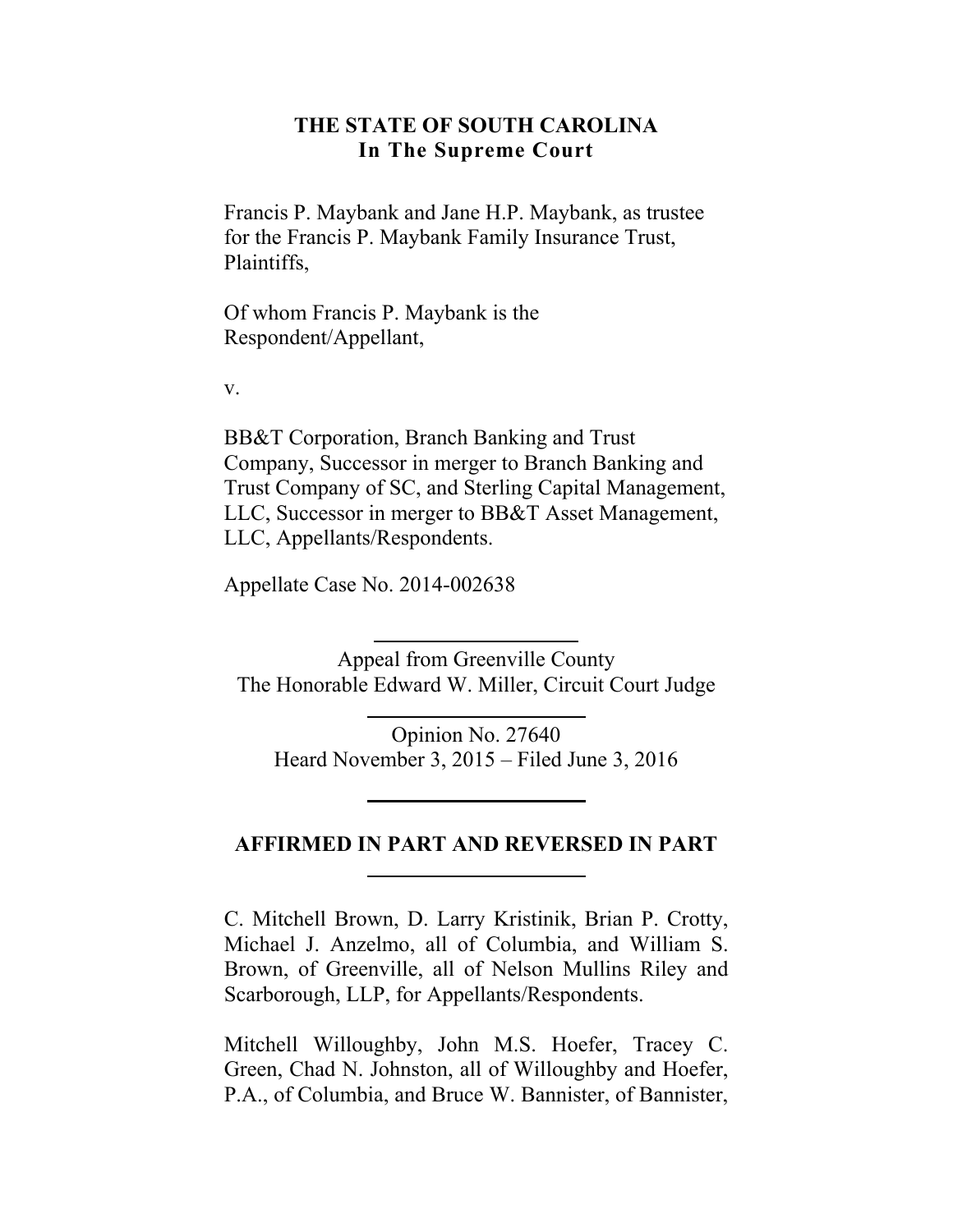Wyatt and Stalvey, LLC, of Greenville, for Respondent/Appellant.

contract, tort, and the South Carolina Unfair Trade Practices Act (UTPA). Branch Banking and Trust (BB&T) Company (the Bank) through BB&T Wealth **ACTING CHIEF JUSTICE HEARN:** This appeal arises from a total verdict of \$17,199,306 rendered in favor of Francis P. Maybank for claims sounding in Maybank brought this action alleging he received faulty investment advice from Management (Wealth Management) and BB&T Asset Management (Asset Management), all operating under the corporate umbrella of BB&T Corporation (collectively, Appellants). Appellants appeal on numerous grounds, and Maybank appeals the trial court's denial of prejudgment interest. We affirm in part and reverse in part.

# **FACTUAL/PROCEDURAL BACKGROUND**

# **I. BACKGROUND**

 ninety-eight percent of the corporation's holdings. The Bank offers traditional Because of the numerous BB&T entities involved and their intertwined relationships, we begin by briefly highlighting the role of each Appellant. The Bank is a subsidiary of BB&T Corporation and is its largest asset—comprising banking services along with insurance, trust, and wealth management services. Wealth Management oversees financial portfolios, keeping abreast of clients' financial situations, needs, and risks. Asset Management, an independent corporate entity, through investment advisors or brokers, makes recommendations about investment strategies and products as well as assists clients in entering investments with third parties.

In 1999, the Bank offered well-established commercial middle-market lending, investment counseling, insurance, and trust services. As part of an effort to offer increasingly sophisticated and diversified financial products, it acquired Scott & Stringfellow brokerage firm, which specialized in corporate finance, equity underwriting and distribution, and advisory services.

The Bank continued to follow an expansion strategy, and in 2001, it became interested in acquiring Southeastern Trust Company (Southeastern), an independent investment firm with offices in Greenville, Columbia, Charleston, and Anderson, which had been founded by Maybank. Southeastern served as the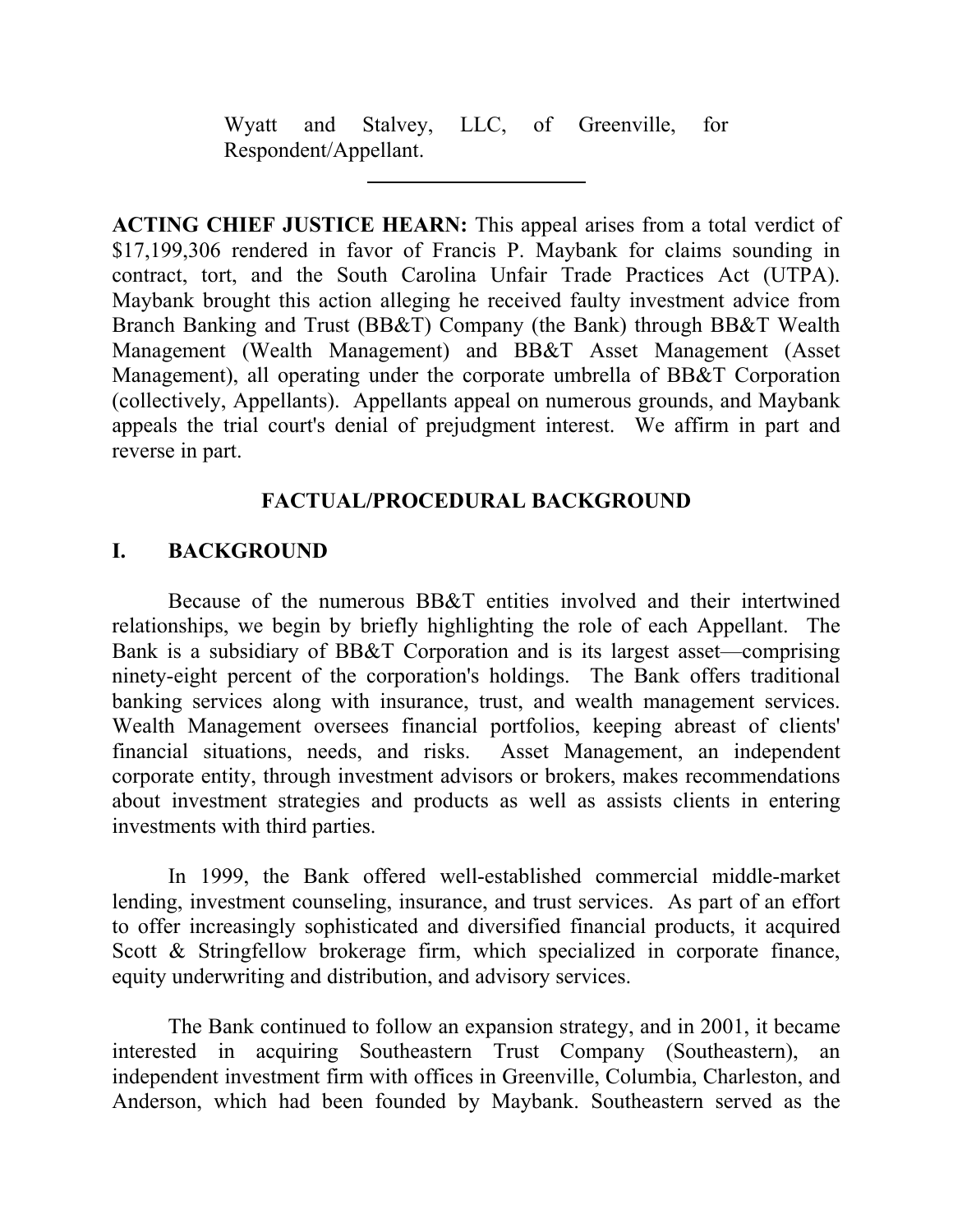trusts. trustee or personal representative for clients' wills and trusts in addition to acting as investment manager and advisor to individuals, companies, and profit-sharing

 moved to New York City in 1957 to work for Fiduciary Trust Company. He later Corporation stock, Maybank placed his newly acquired stock in his brokerage Raised in South Carolina, Maybank graduated from Harvard University and operated his own trust firm on Wall Street for many years, returning to South Carolina in 1989 to found Southeastern. In November 2001, Maybank sold his interest in Southeastern to the Bank, receiving 246,000 shares of BB&T Corporation stock in exchange. As a result of the acquisition, all of Southeastern's employees began working for the Bank, including Maybank, who became a senior vice president in the Trust Department with a five-year employment contract and an annual salary of \$100,000. His duties included promoting the Bank's services to Southeastern's existing customers and overseeing client transition to the Bank. This was a shift from his previous work experience as a trust officer. In order to avoid substantial capital gains taxes due to the high value of the BB&T account with Scott & Stringfellow. This allowed him to defer the tax liability and to enjoy annual dividends of approximately \$400,000.

 Around the same time, the Bank, through Asset Management, began to market concentrated stock positions. In 2004, the Bank created Wealth Management, which included the Trust Department in which Maybank worked. The former Southeastern clients who transferred to the Bank's Trust Department became Wealth Management clients. "alternative investment strategies" to clients with substantial net worth and highly

portfolio advisors served as liaisons between clients and Asset Management. Management portfolio.<sup>1</sup> In order to effectuate these alternative investment strategies, clients executed a wealth management agreement (WMA), establishing a contractual relationship between the Bank and Asset Management. Under the WMA, the Bank served as the advisor for the designated assets and thereby had the ability to advise and provide professional guidance on available BB&T products. Wealth Management Specifically, Wealth Management oversaw the portfolio account, serving as its custodian. By signing the WMA, a client hired Asset Management to handle the discretionary account and serve as the account's investment advisor. Under its terms, the Bank had total discretion to invest in securities from the Wealth

<sup>&</sup>lt;sup>1</sup> Although Wealth Management portfolio advisors were neither trained nor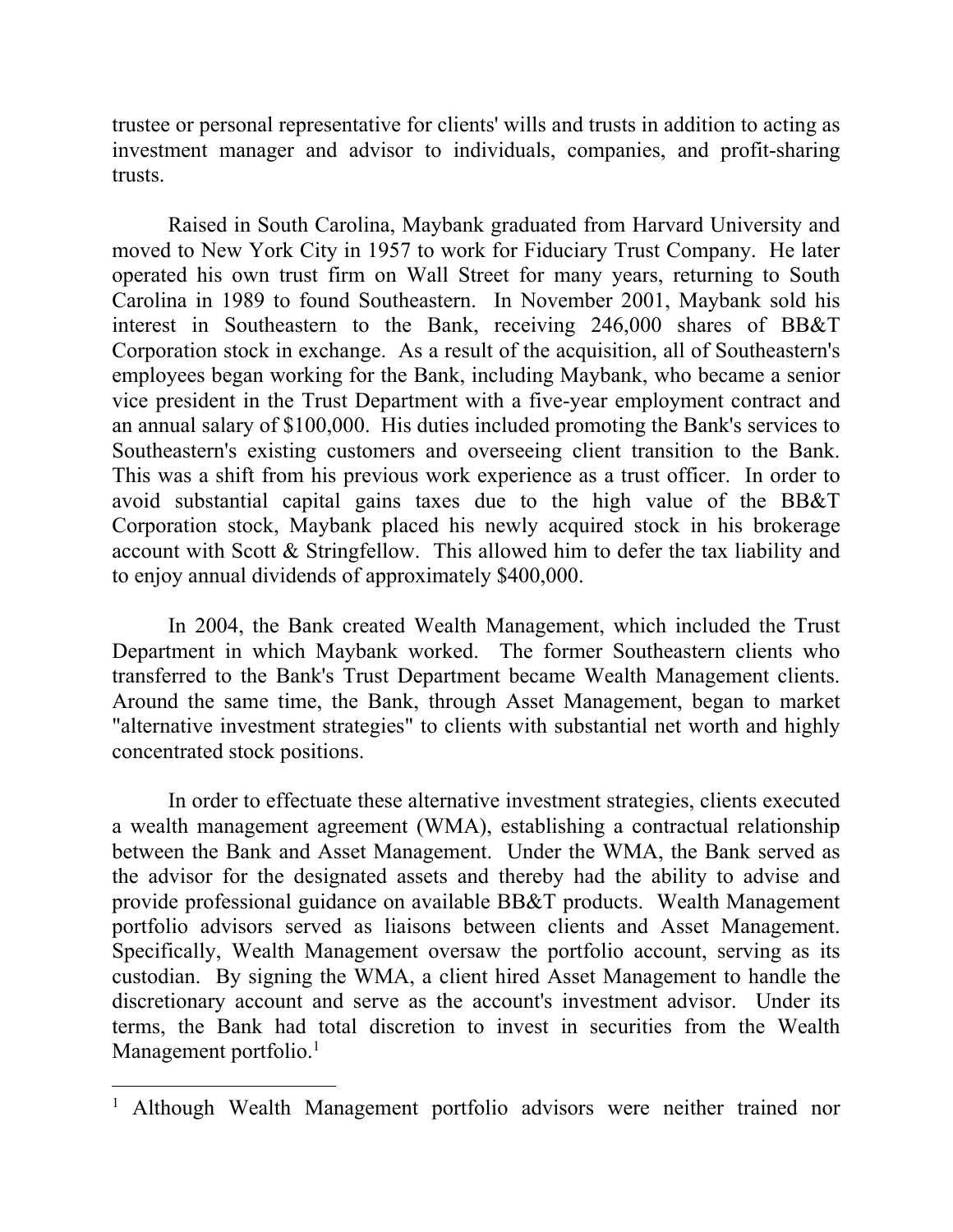included a variable prepaid forward contract (Prepaid) that was directed at  customers with concentrated stock positions. A Prepaid is an investment contract participate in future gains, and (4) an opportunity to receive dividends.<sup>2</sup> One of the new strategies touted by the Bank and Asset Management by which a stock is sold to an investment bank for an upfront payment of approximately seventy-five to ninety percent of its value. Significantly, title to the stock is not transferred for two to three years, thereby deferring capital gains taxes and allowing the customer to receive dividends and the benefit of appreciation. A Prepaid provides four meaningful benefits for its holder: (1) protection against a collapse of the stock, (2) immediate liquidity, (3) an opportunity to partially

 event the client decided to purchase a Prepaid. Anthony Mahfood, a Wealth In mid-2006, Maybank attended a meeting between a long-time client of his and representatives from Wealth Management and Asset Management. The purpose of the meeting was to discuss the client's concentrated position in a particular stock and the advisability of Prepaids. Kristopher Kapoor attended the meeting as a portfolio manager for Asset Management to address proceeds in the Management advisor, was also present. Although Maybank had previous knowledge about Prepaids through written presentations circulated within BB&T, it was this meeting that piqued Maybank's personal interest in this alternative investment product.

 Wealth Management, a portfolio manager's job was to be an "issue spotter" so as to best serve clients' needs. In Fisher's words, portfolio managers possessed a general licensed to make any trades or investments, they were experienced in BB&T's platform investment strategies and products. According to David Fisher, head of identify opportunities and inform clients of potential BB&T products that could knowledge that was "a mile wide and an inch deep." Asset Management's role was to connect the client to a given product. Essentially, Asset Management served as an investment advisor, for which it received compensation, but it neither made the trade nor sold a security. Asset Management served as a middle-man between the client and groups like Scott & Stringfellow, which executed the security transaction.

 $\overline{a}$ 

 undisputed a Prepaid is a risky strategy and a hedge. It has no diversification and  $2$  In addition to fees connected with a Prepaid and any subsequent rollovers, it is may not effectively minimize a client's risk—primarily because future dividends could be reduced or eliminated by the company.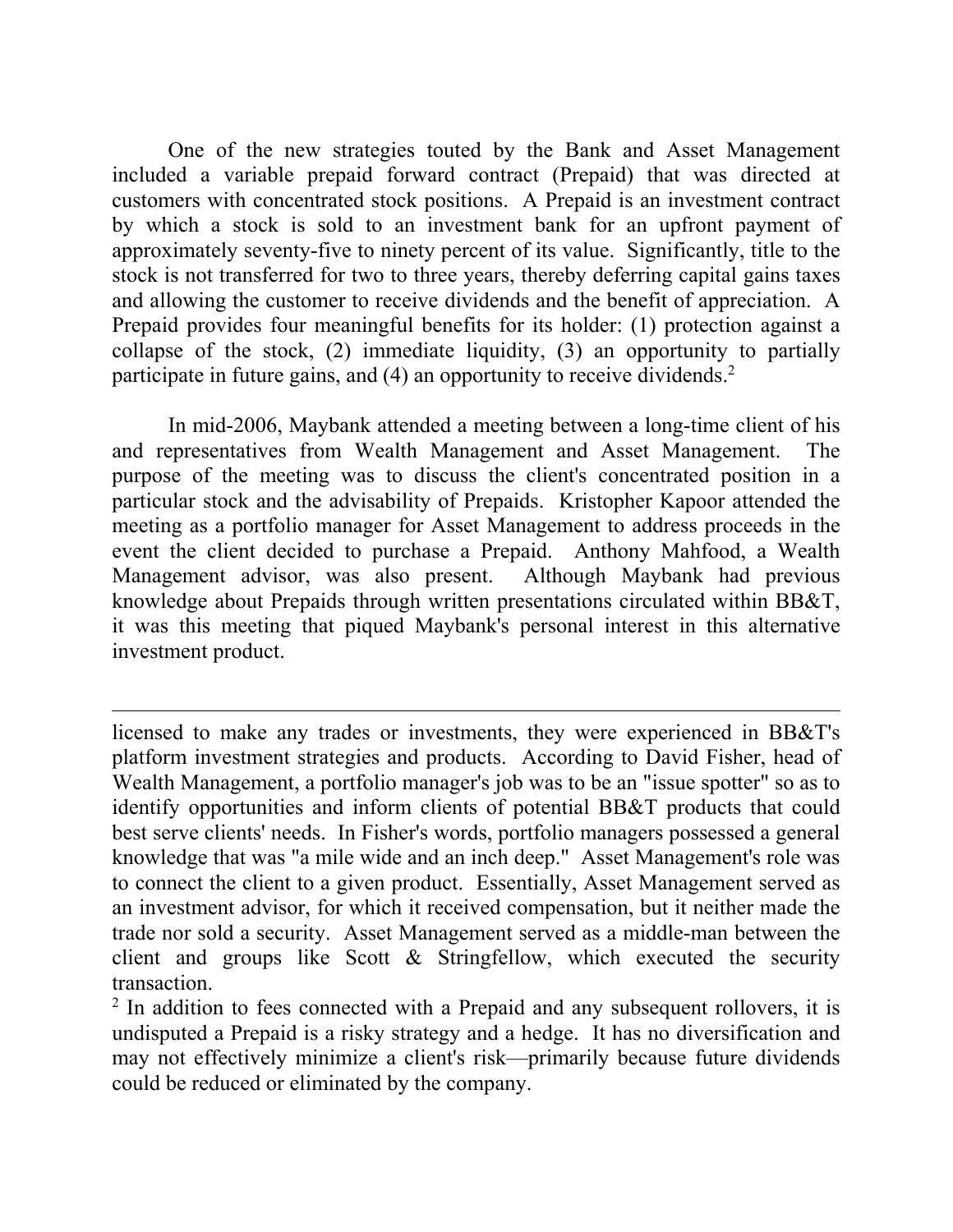spoke with Kapoor following the meeting about his interest in entering into a Prepaid, along with his investment objectives and risk tolerance.<sup>3</sup> As of 2006, the anticipated Prepaid's terms. In light of his concentrated position in BB&T Corporation stock, Maybank 246,000 shares of BB&T stock he had received in 2001 remained in his brokerage account with Scott & Stringfellow. At Kapoor's recommendation, Maybank communicated with Mahfood, who then asked Shawn Gibson, a member of Asset Management's alternative investment team, to prepare illustrations of the

 various single-stock products, including a Prepaid. Also included within the In July 2006, Maybank was given a Concentrated Stock Risk Management Addendum (Addendum), which outlined a general description of the strategies of Addendum was the fee schedule to use the services of "BB&T professionals," which explained a "one-time-upfront advisory fee from your Account, based upon the principal value of the investments." The Addendum stated it was an addition to the WMA between the Bank, the advisor, and Maybank, even though Maybank had not yet executed a WMA with the Bank and Asset Management.

(Approval Letter), which approved Maybank entering into a Prepaid with BB&T.<sup>4</sup> diversified portfolio." It further stated "implementation of this [Prepaid] will Secretary, and General Counsel for BB&T Corporation. A handwritten note under On August 11, 2006, Wealth Management presented Maybank with a letter The Approval Letter was written by Mahfood to Patricia Oliver, the Executive Vice President, Secretary, and General Counsel for BB&T Corporation, but signed by both Mahfood and Oliver. Express authorization by BB&T Corporation was necessary because the BB&T Code of Ethics prohibited BB&T employees from using BB&T Corporation stock in any transaction deemed to be speculative, including Prepaids. The letter stated "a [Prepaid] may allow Mr. Maybank to reduce the risk of his concentrated position in BB&T, while raising cash to create a protect Mr. Maybank from an extraordinary reduction in the overall value of his investment portfolio and resulting net worth. It will also help him achieve important diversification goals we have discussed throughout the financial planning process." Oliver signed the Approval Letter as Executive Vice President,

<sup>&</sup>lt;sup>3</sup> Maybank had significant life expenses at this time, including paying for graduate school and private school for his children and grandchildren, as well as expenses connected with owning two farms, a home in Charleston, and a horse-raising business.

<sup>4</sup> Although the Approval Letter uses Maybank's name throughout, as discussed *infra*, it is actually a form letter.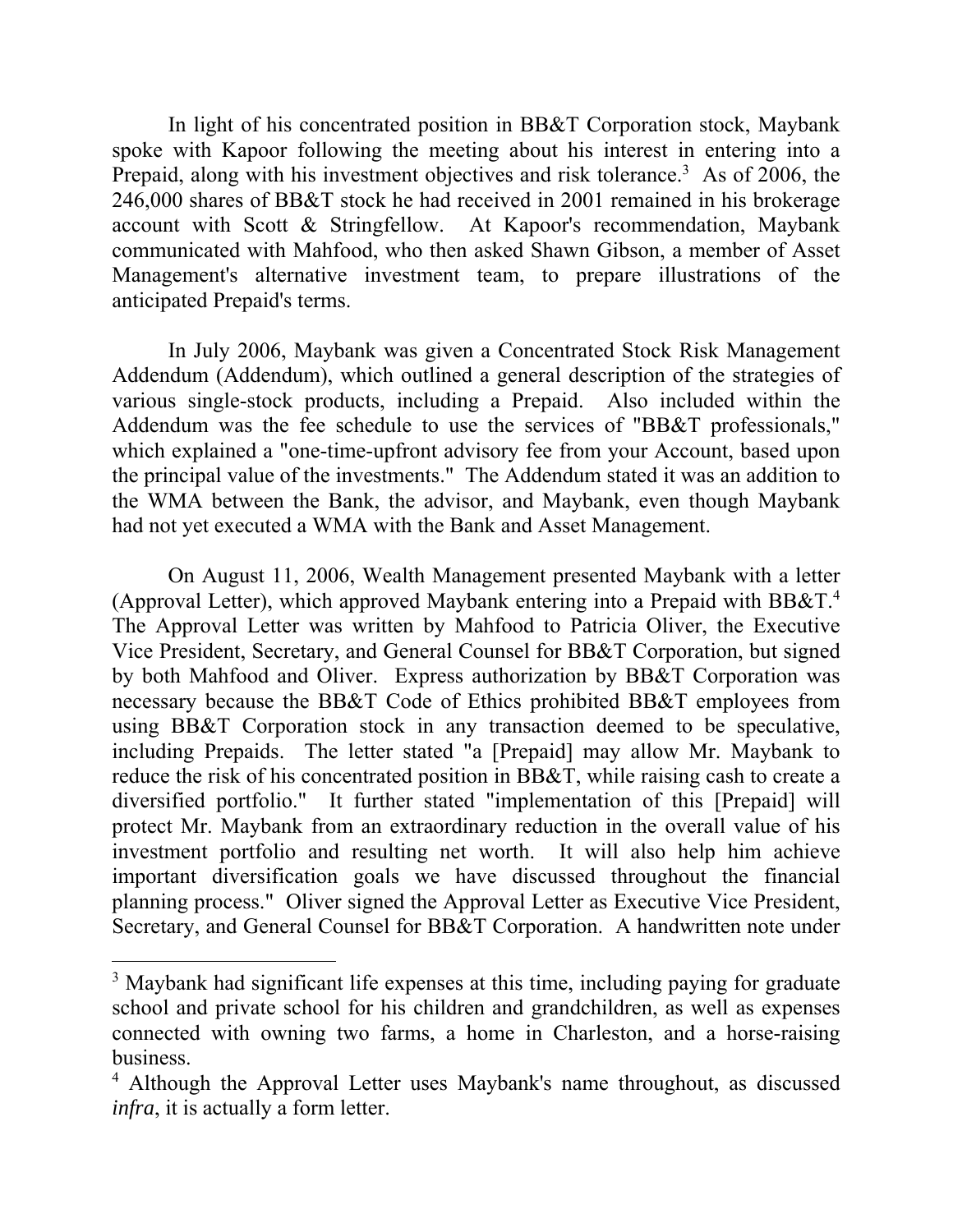Oliver's signature stated: "This approval by General Counsel is conditioned on Mr. Maybank not purchasing additional shares of BB&T Corporation under proceeds from the [Prepaid]."

After being presented with the Approval Letter, Maybank executed a Prepaid with Bear Stearns—a three-year contract in which Maybank pledged 220,000 shares of BB&T Corporation stock with a value of \$9,318,364 in exchange for upfront proceeds of \$7,120,000. The Bank charged Maybank \$32,614 for the advice and recommendation to enter into the first Prepaid. Of the \$7,120,000 in upfront proceeds derived from the Prepaid, \$2,470,000 was applied by BB&T to Maybank's margin debts from Southeastern. The remaining \$4,650,000 was placed into a Wealth Management portfolio account, notwithstanding the fact that at this point in time the account was still not subject to any WMA.

 services BB&T was offering to Maybank through Wealth Management and Asset Subsequently, on August 23, 2006, Maybank entered into a WMA with the Bank and Asset Management. The WMA served as the umbrella for the various Management. The WMA established the Bank would (1) gather information about the client's investment objectives, risk, financial situation, and needs; (2) make a recommendation to the client; and (3) coordinate and supervise the account. The WMA stated the Bank will do what is in the "best interest" of the client. Further, the WMA also governed the portfolio account with the \$4,650,000 in proceeds from the Prepaid after Maybank's margin debt had been paid.

substantial dividends paid by BB&T Corporation stock and tied to the Prepaid. By the end of 2008, the value of BB&T Corporation stock had dropped precipitously as a result of the national financial crisis. Due to his concentrated stock position, Maybank suffered a considerable loss. Accordingly, Maybank was concerned about his income stream, which had been supplied by the rather This concern was further fueled by the fact that the initial Prepaid would expire in August 2009. Maybank therefore discussed the expiration of the first Prepaid with Mahfood and Gibson, primarily focusing on whether he should roll the first Prepaid into a second one.

 brokerage firm. When the transaction was completed, Maybank discovered he had In January 2009, Appellants assisted Maybank in the execution of a second Prepaid with Deutsche Bank, a global investment bank and securities trading and incurred costs and fees of nearly \$1,300,000 from the roll-over. Thereafter, during the second quarter of 2009, BB&T Corporation decreased its dividend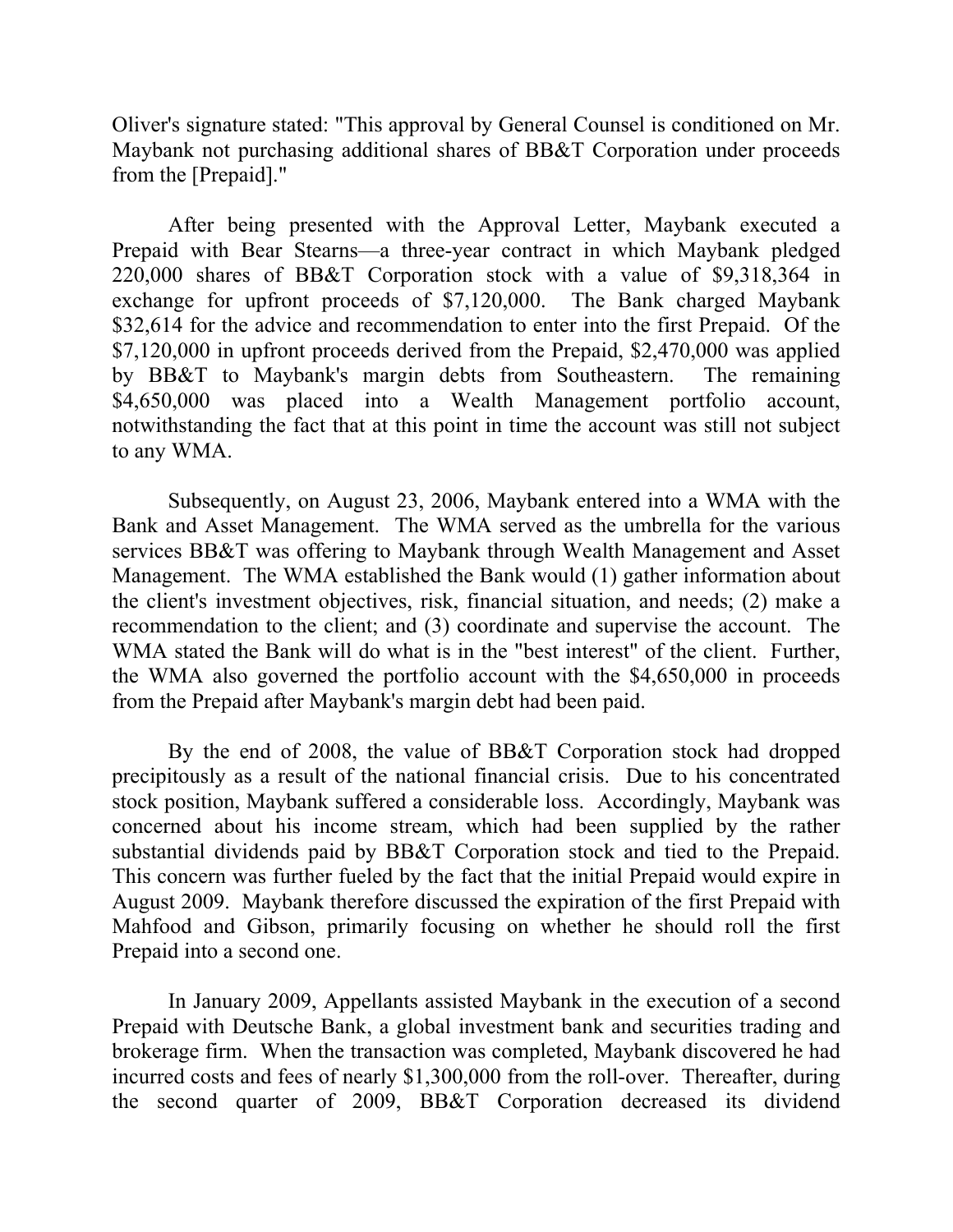significantly. As a result, Maybank received an annual dividend of \$230,000, in contrast to the approximately \$400,000 annual dividend he had been receiving previously.

 Wealth Management, and Ross Walters of the Greenville division. At that time, he  \$3,500,000. Dissatisfied with Appellants' response, Maybank decided to pursue In August 2010, Maybank requested a meeting with personnel of the Bank to discuss the significant losses he sustained, which he believed were the result of mismanagement and a failed investment strategy. He met with Fisher, the head of believed he had been damaged by Appellants' mismanagement in the amount of legal action.

# **II. LITIGATION**

 $\overline{a}$ 

 numerous causes of action arising from Appellants' financial investment advice, the UTPA. Maybank asserted that in preparation for his retirement, he engaged In December 2011, Maybank filed this lawsuit against Appellants, alleging including breach of fiduciary duty, breach of contract, negligence, breach of contract accompanied by a fraudulent act, constructive fraud, violations of the South Carolina Uniform Securities Act of 2005 (Securities Act), and violations of Appellants to develop an investment plan that reflected his goals of diversification, steady income, tax sheltering, and the ability to protect his wealth for his grandchildren through the Francis P. Maybank Family Life Insurance Trust (the Trust), established in 1993. He contended Appellants' investment plans were aggressive, risky, and involved a complex system of derivative trading with BB&T Corporation stock—which he characterized as an uncommon investment approach for someone seeking financial advice for retirement. Maybank alleged he lost substantial sums of money because of this faulty investment advice.

complaint, which added the Trust as a plaintiff.<sup>5</sup> Following the removal of this action to federal district court by Appellants and the subsequent remand, the parties jointly moved for the case to be assigned to the Greenville Business Court (then) Pilot Program. Maybank filed an amended

In November 2012, Maybank received a letter from Wealth Management stating he was being refunded for the one-time advisory fee that was charged in connection with the services Asset Management had provided for the Prepaids.

<sup>&</sup>lt;sup>5</sup> The jury did not return a verdict on any claims for the Trust, and the Trust did not appeal.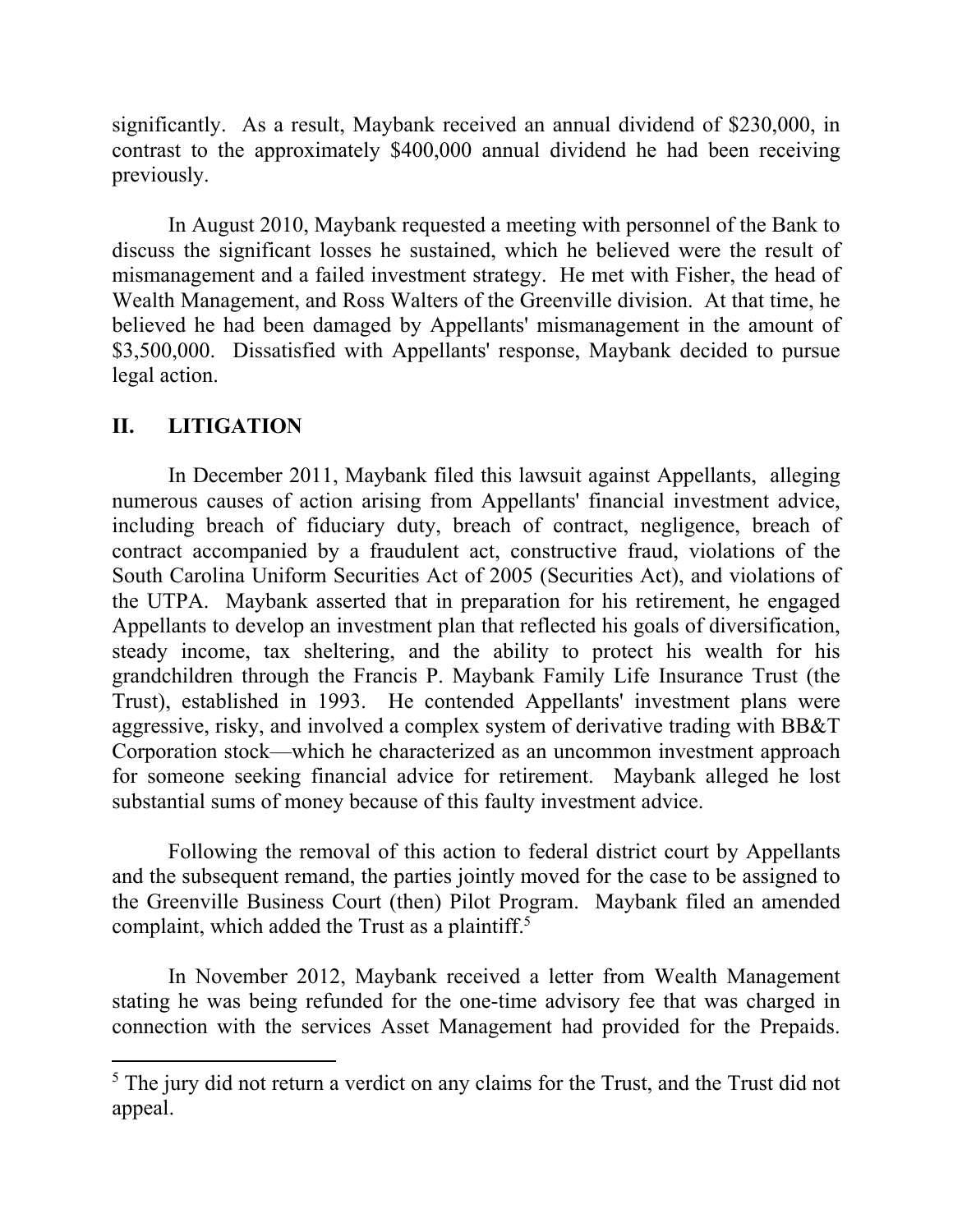the total amount of \$79,682.19.6 The letter (Refund Letter) stated, "Recently, as part of a review of client accounts we discovered that a fee was charged to your account that we wish to refund to you. While we are not required to rebate these fees, we choose to do so as a reflection of our corporate values." It also explained, "This fee would not have been charged under our current billing practices." Maybank was returned fees in

 bounds" of the SEC and in a "gray area" of regulation. According to Fisher, the The Refund Letter did not disclose that the refund of fees was actually motivated by an inquiry by the Securities and Exchange Commission (the SEC) into Asset Management's fee practices. At the time of the refund, the SEC expressed concerns over the upfront charges and associated fees for selling alternative investments. This investigation was qualified both as "out of the investigation was prompted because the fees charged were "broker-esque." Maybank's refund was part of approximately \$1,000,000 in fees refunded by Wealth Management.

Essentially, Maybank's theory of the case was that Appellants' recommendation of alternative investment strategies and products like Prepaids, which generated fees and profit for the Bank and BB&T Corporation, caused grave financial damage to clients like Maybank. He contended he relied on Appellants to advise him in their capacity as fiduciaries. Maybank alleged Appellants willfully and wantonly deceived him. He specifically claimed he relied on two key documents in trusting Appellants: the Approval Letter and the WMA.

fully appreciated the risks involved in his investments. They claimed it was over his Prepaid three more times himself—without any involvement by BB&T. Conversely, Appellants characterized the case as one involving a sophisticated businessman with fifty years in the investment advisory industry who Maybank who ultimately decided a Prepaid was an ideal solution to his retirement needs. Appellants pointed to the fact that Maybank went on to unwind and roll Moreover, according to Appellants, Maybank received \$1,500,000 in dividends during the six years the Prepaids were in effect, monies he would never have received had he sold his BB&T Corporation stock in 2006.

<sup>&</sup>lt;sup>6</sup> Because Maybank had two Prepaids, he was returned two separate fees.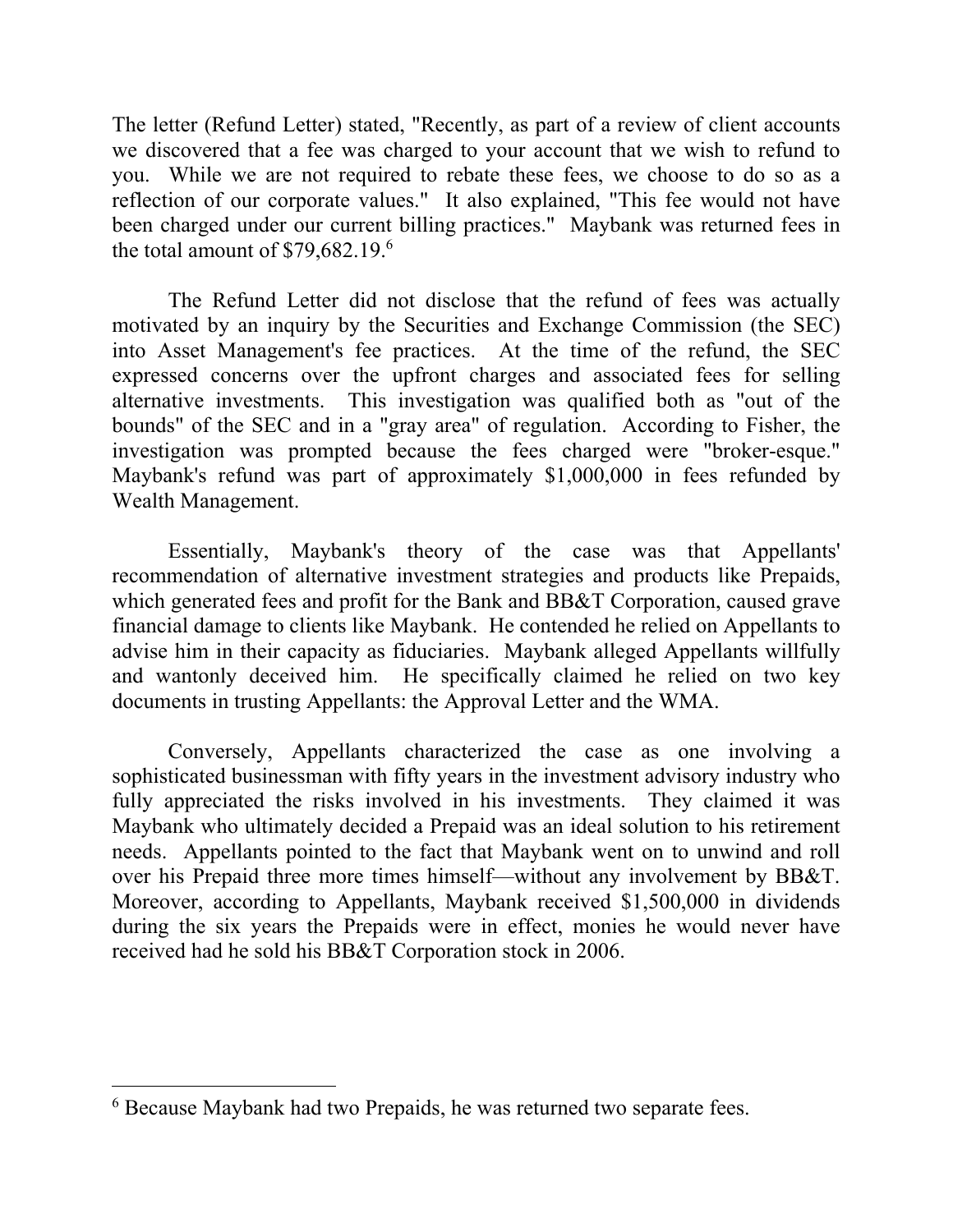#### **III. EVIDENCE PRESENTED**

or other derivative products. At trial, Maybank testified that based on his employment with the Bank, he believed Appellants were responsible and knowledgeable on both financial matters and fiduciary interests, and consequently, he sought their advice and services. He testified he expressly told Appellants about his financial concerns and he wanted to secure his assets. Maybank contended Appellants represented they had special expertise in alternative investment strategies, and they recommended he enter into a Prepaid as a way to avoid risk, protect his dividends from his BB&T Corporation stock, address his debt issues, defer his tax liability, and generate cash proceeds. Maybank testified he had no prior experience with or real knowledge of Prepaids. He further testified he relied on the advice of Appellants as his fiduciaries because his prior experience had been in the limited capacity of managing trusts and investments like stocks and bonds, not in the areas of options

Maybank also presented the video deposition testimony of Walters, head of Greenville's Wealth Management division, who stated that while he held a Series 7 broker license and Series 24 broker license, and although he had general knowledge as an investment broker, he did not have the training or expertise to provide advice or make recommendations about any particular investment strategy. Walters further agreed he did not know how to advise a client with a concentrated stock position. Moreover, he admitted he did not have the knowledge or experience to inform a client how to assemble a well-managed and balanced portfolio.

 however, he later learned it was merely a form letter. Maybank submitted into Maybank introduced the Approval Letter to demonstrate the selling points used by BB&T for the strategies and representations made to him. Maybank testified he relied on the Approval Letter in deciding to enter into the first Prepaid in 2006. He further stated he believed Appellants had thoroughly researched the financial products and determined a Prepaid was best for his specific situation, as outlined in the Approval Letter. Maybank testified that based on the language of the Approval Letter, he assumed it was specifically tailored to him and his needs; evidence the form letter that was used for all customers in Maybank's situation, which stated analysis and review had been done for the customer whose name was then filled into a blank.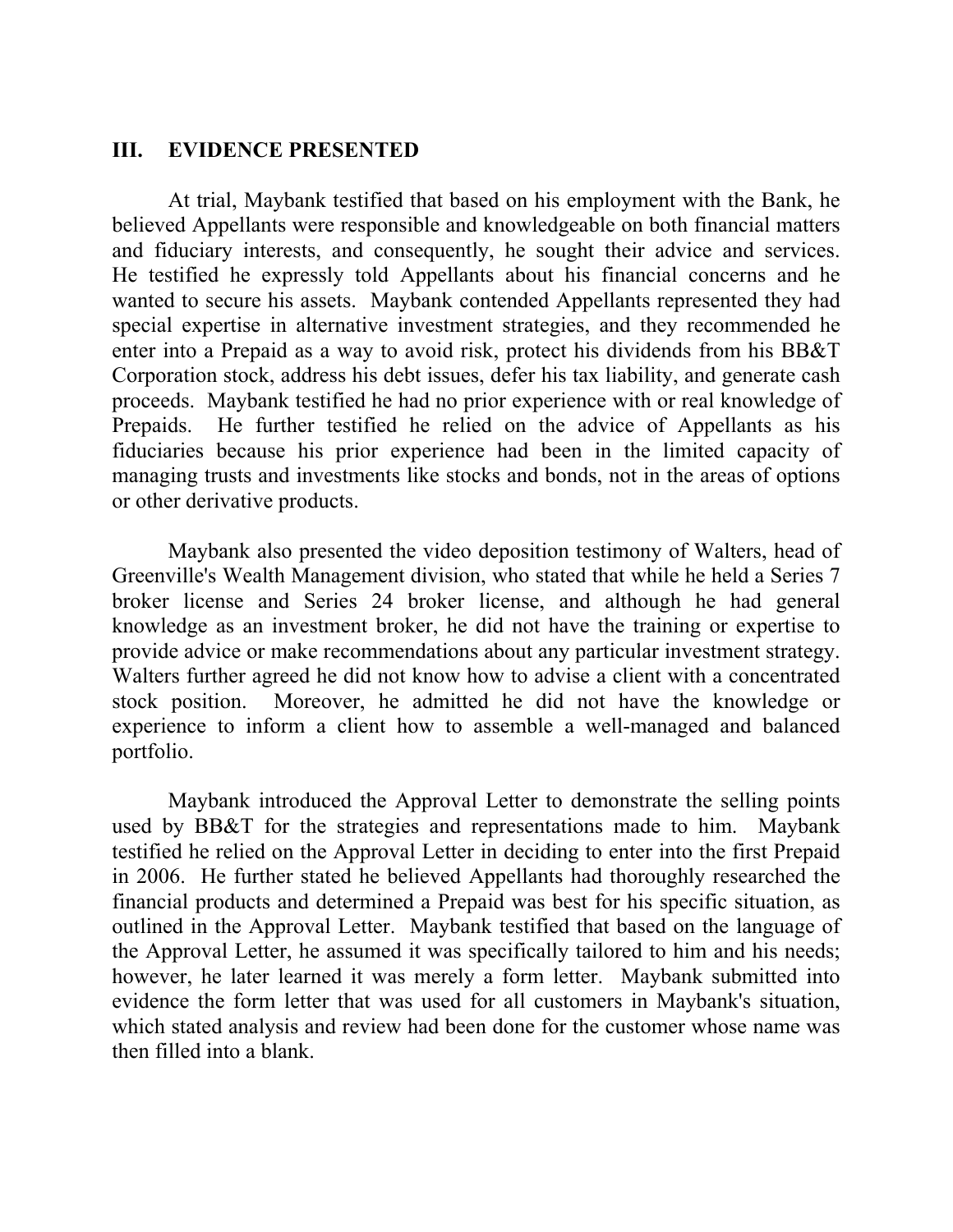Maybank also submitted the WMA as evidence of the expansion of the Bank's fiduciary role with Maybank through Wealth Management and Asset Management. Maybank put forth evidence Wealth Management never intended to fulfill—and could not fulfill—the duties and obligations outlined in the WMA. For example, Walters's deposition testimony revealed that Wealth Management did not gather the information required under the WMA. Further, he testified Wealth Management did not advise; rather, that service was provided by Asset Management based on the Bank's policies and procedures. Walters also testified he believed someone within the Bank or Asset Management would have addressed the duties and obligations outlined in the WMA.

 the Bank knew at the time Maybank entered into the WMA that the contract review the WMA signed by Maybank and therefore did not question it. Walters He claimed the errors in the WMA were the result of an "oversight on our Maybank also established, through the deposition testimony of Walters, that contained errors, misstatements, and deliberate misrepresentations. Walters testified he knew wealth advisors were using the inaccurate WMA, but he did not testified because Maybank was a wealth advisor, he would have known Asset Management handled that portion of the advising and the transaction. He stated it was Maybank's job to know such information and if he did not, he was "incompetent." Walters testified he believed the contract was fulfilled in principle. attorneys' part."

Maybank entered the Refund Letter into evidence to further his theory Appellants engaged in unfair and deceptive business practices. Appellants' representatives testified repeatedly the Refund Letter was indicative of their corporate values, and it chose to refund the fees because they were inconsistent with the 2012 billing practices.

Three expert witnesses also testified for Maybank: Professor John Freeman, Dr. Craig McCann, and Dr. Oliver Wood. Their testimony covered the topics of fiduciary relationships, securities, and damages.

In their defense, Appellants painted a markedly different picture. They concentrated on Maybank's professional experience, the fact he was informed and aware of the contracts he was entering, and their theory that Prepaids were the only option for Maybank based on his financial circumstances. Appellants also focused extensively on the role Wealth Management and Asset Management employees played in the execution of the services rendered.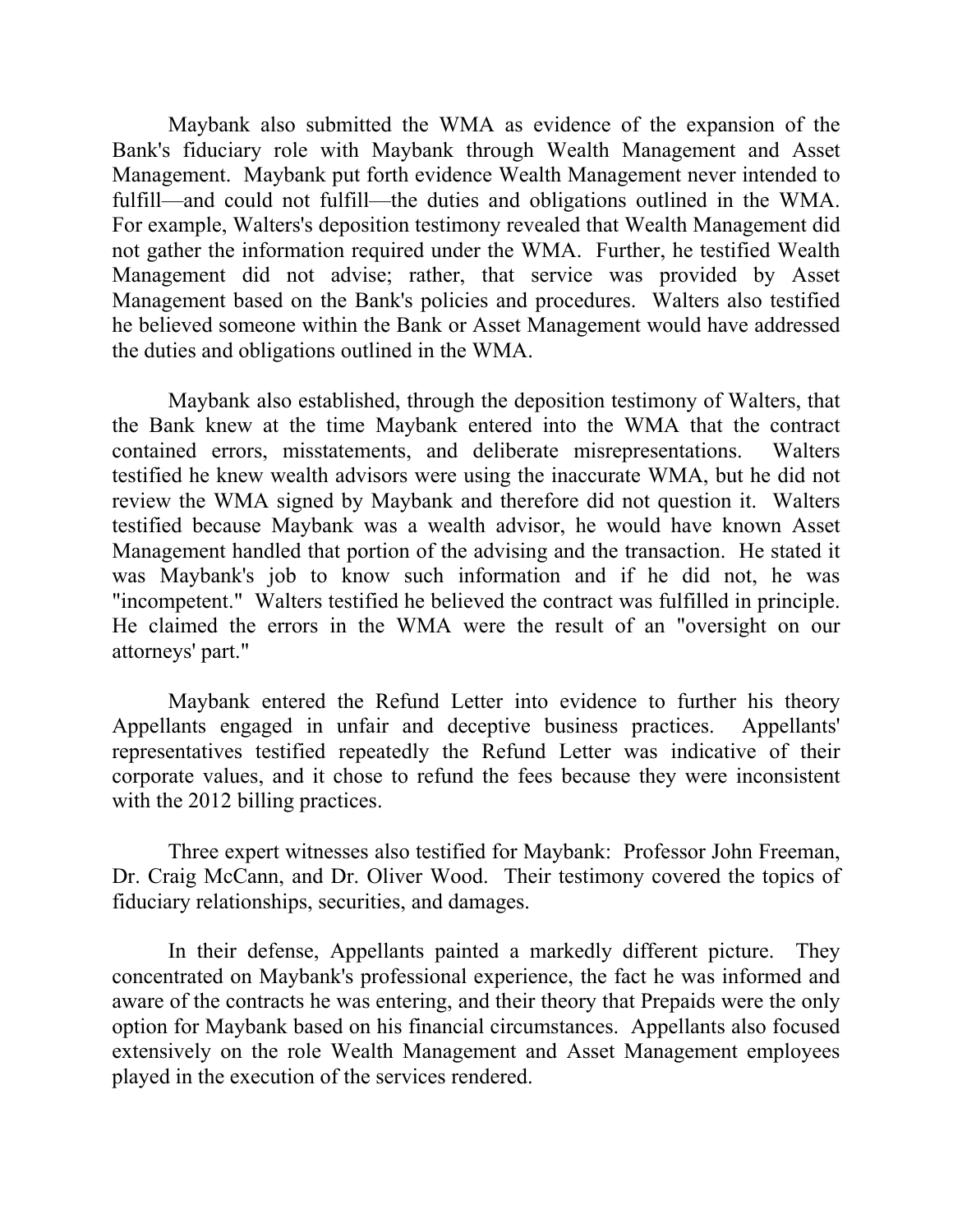advice and was set in his ways. For example, Kapoor explained that during his meeting to discuss Maybank's goals and overall financial situation, he realized  Maybank, and they discussed the importance of diversification multiple times. A Southeastern testified that Maybank's financial philosophy over the years was "all conversations about how to guide the transaction and how it would be structured. Testimony by the Bank's employees suggested Maybank was not open to Maybank was a "100 percent equity guy" who preferred stocks. Kapoor acknowledged that a more diversified portfolio would have been a better option for personal trust specialist for Wealth Management and a former employee of equities." Gibson testified he generally remembered Maybank being involved in He also stated Maybank never indicated he was giving complete discretion to Appellants to determine how best to handle his concentrated stock position.

 Wealth Management and Asset Management employees. This evidence was used by Appellants to support their argument of Maybank's knowledge, but on cross- contention the advisors possessed inadequate information on Prepaids. The jury also heard from multiple employees who testified they were not allowed to provide Appellants additionally put forth evidence and testimony Maybank was fully informed about the contracts he entered. They submitted into evidence extensive documentation provided to Maybank in his capacity as a client and in his role as a wealth management advisor. For example, Appellants entered into evidence sales presentations and materials on alternative investments and Prepaids given to examination, Maybank's counsel used the evidence to support Maybank's investment advice. Additionally, Appellants presented testimony that Gibson insisted Maybank seek advice from a tax lawyer before entering into the first Prepaid, and that Maybank proceeded to unwind and roll over his Prepaid three additional times without any assistance from BB&T.

 letter even though he signed it. This was supported by Kapoor's testimony that To refute Maybank's reliance on the Approval Letter, Mahfood testified he believed the letter was a necessary part of the paperwork required to execute the recommended strategy because Maybank was an employee of the Bank and held concentrated stock in BB&T Corporation. Mahfood acknowledged he did not conduct any analysis to confirm any of the promises or representations made in the wealth advisors were not authorized to make any recommendations to Maybank. Mahfood explained he would have spoken up if something appeared "out of whack." Subsequently, Mahfood testified he did not analyze or formally review Maybank's file. Similarly, Walters explained at trial he could not provide investment advice.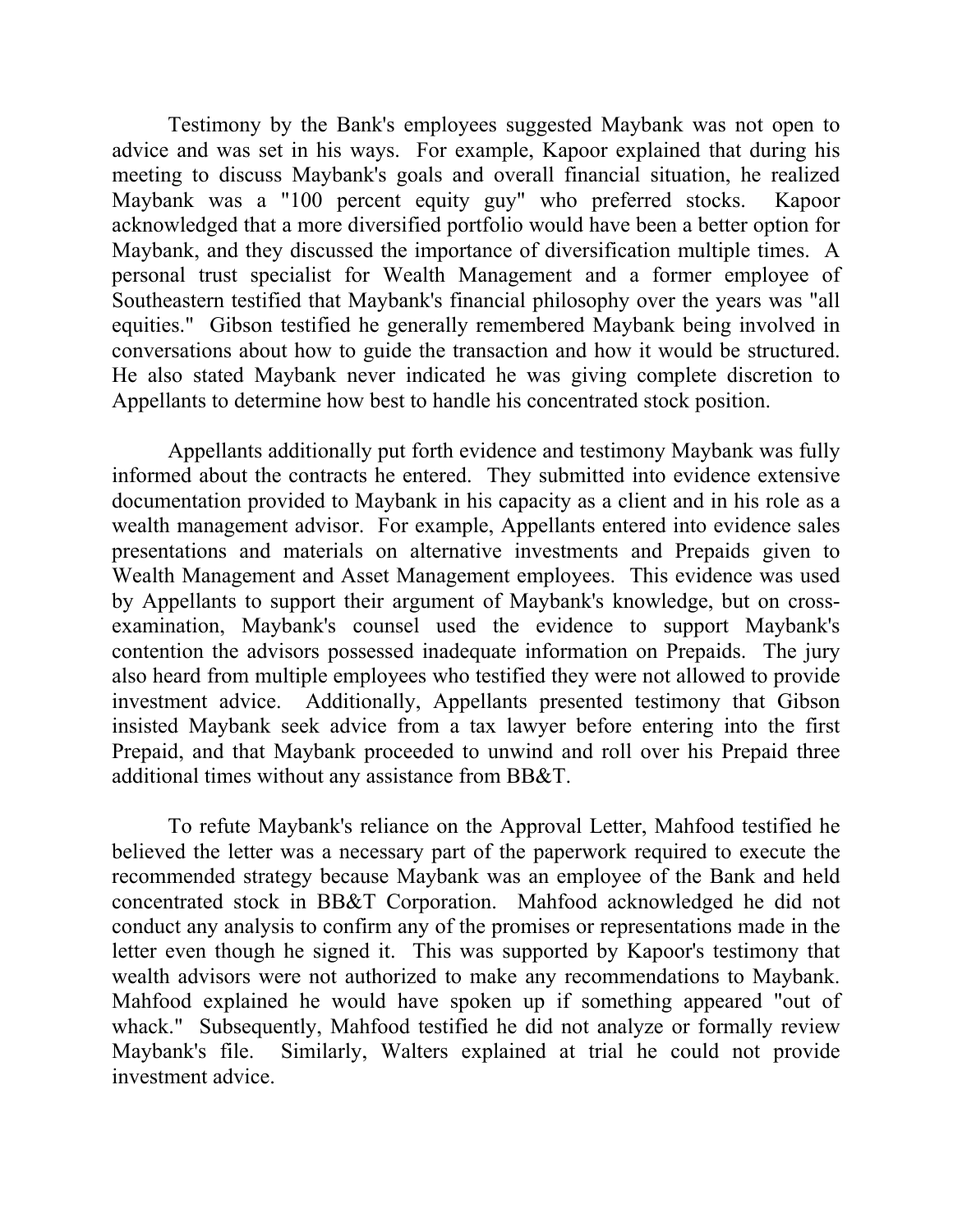In addressing the obligations of the WMA, Walters testified at trial that the Bank had the responsibility of gathering information about a client's investment objective and risk tolerance, making a recommendation to the client regarding an investment program, and supervising the services of the investment advisor. He stated that each obligation of the WMA was fulfilled by either the Bank or Kapoor of Asset Management. On cross-examination, however, Walters conceded the WMA stated "the [B]ank shall" perform the three responsibilities outlined in the WMA, not Asset Management. Further, he agreed the responsibilities were not completed by the Bank nor could they be completed by the Bank.

 Prepaid because he was living beyond his means. They emphasized that rather stock, which was invested at Scott & Stringfellow.<sup>7</sup> Because Gibson admitted he Appellants suggested Maybank's only viable option was to enter into a than cutting expenses, Maybank chose to borrow on the margin. By July 2006, Maybank had a margin debt of \$2,700,000 secured by his BB&T Corporation did not have an independent recollection of his discussion with Maybank, he testified he assumed he would have believed a Prepaid was a good strategy for Maybank.

Appellants' financial expert, Robert Thorne, testified that as of July 2006, Maybank would have been in a "predicament" if he sold his stock because it was trading extremely low and he would have faced significant capital gains taxes. Thorne further stated that if Maybank sold the stock, he would lose the dividend, which was providing an annual income of \$400,000. Therefore, it was Thorne's opinion that taking a "hedge" on a Prepaid was Maybank's best option.

 Asset Management and its employees did not buy and sell securities for its clients Because of the securities violation claim, Appellants devoted considerable effort in discovery and at trial to establish their employees did not advise Maybank or sell securities. Paul Merolla, an employee of Asset Management, testified that or for its own accounts. He further testified Asset Management was "simply advising Maybank as to managing his asset pool." The actual sale was done by a myriad of separate companies. In Maybank's particular circumstance, the Prepaids were contracted with Bear Stearns and Deutsche Bank. Thus, to avoid liability on the securities claim, Appellants were adamant that no BB&T entity sold securities.

<sup>&</sup>lt;sup>7</sup> Evidence was introduced that this debt was related to outstanding business debt from Southeastern.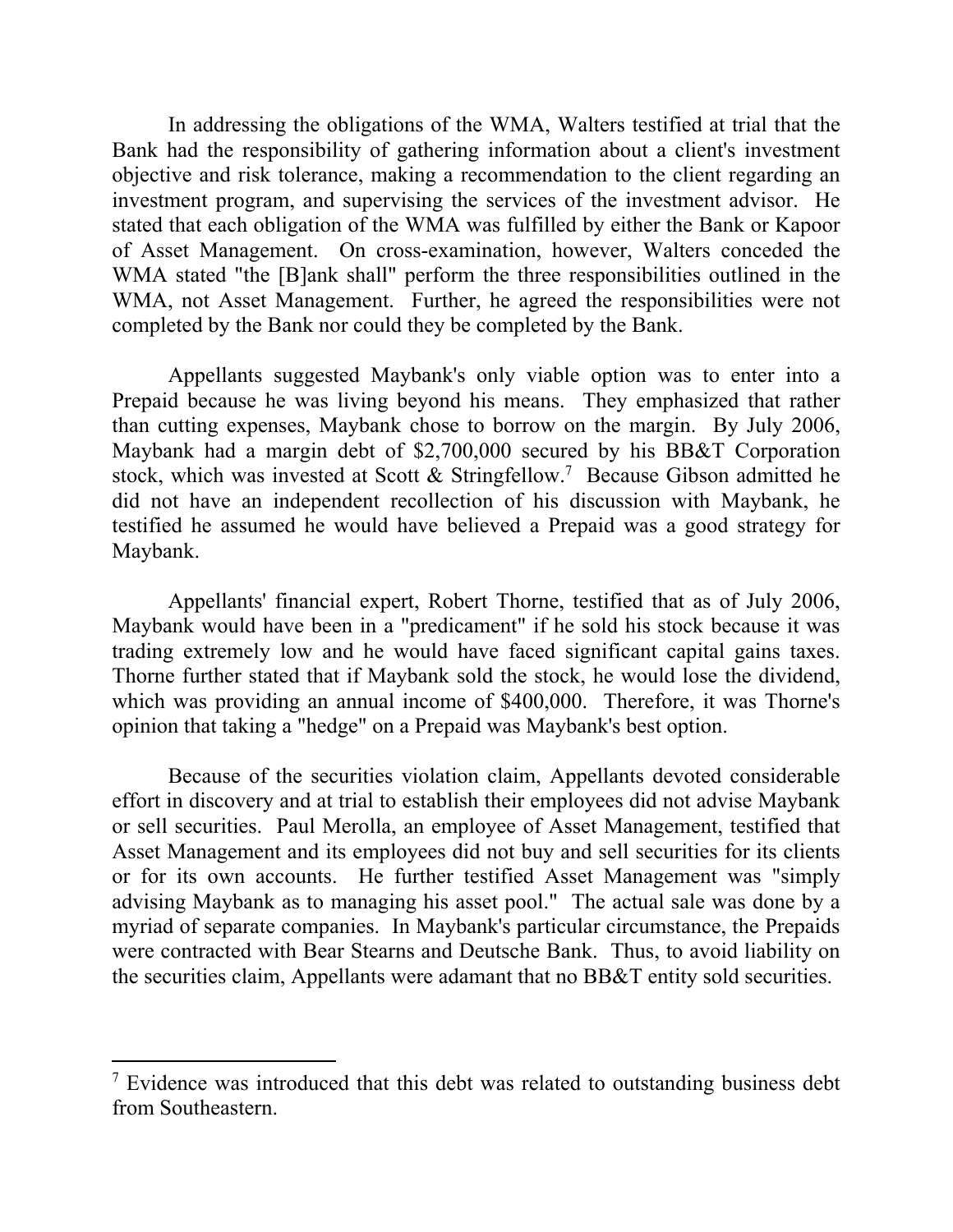controlled. Maybank and the Trust voluntarily dismissed the claims for negligence Appellants moved for a directed verdict at the close of Maybank's case and again at the close of all evidence. Notably, Appellants argued, in an effort to defeat the securities claim, that: "[Maybank and the Trust] have not presented any evidence that BB&T Corporation offered or sold any securities. They have also not presented any evidence that any securities were offered or sold to the Trust by any [Appellants]." Conversely, to defeat the UTPA claim, Appellants' counsel argued that because a Prepaid was a security, the securities exemption in the UTPA and fraud. The trial court denied Appellants' motions.

## **IV. VERDICT**

 $\overline{a}$ 

the UTPA,  $(4)$  constructive fraud, and  $(5)$  negligent misrepresentation.<sup>8</sup> The jury The jury returned a verdict in favor of Maybank and against all Appellants on five claims: (1) breach of contract, (2) breach of fiduciary duty, (3) violation of returned a verdict in favor of Appellants on all other claims, including the securities claim. The jury awarded Maybank \$3,100,000 in actual damages and \$5,000,000 in punitive damages against all Appellants.

Appellants then moved for judgment notwithstanding the verdict (JNOV) on forty grounds and for a new trial absolute or, in the alternative, for a new trial *nisi remittitur*. Appellants also filed a motion to compel an election of remedies. Maybank filed motions for attorneys' fees and costs and to treble damages under the UTPA. Appellants opposed the motions and filed three motions directed to Maybank's requests for additional UTPA remedies.

 The trial court denied all of Appellants' motions. The trial court found the had occurred. The trial court found Appellants' conduct to be both willful and jury's punitive damages award of \$5,000,000 was appropriate. Further, the trial court found the evidence supported the jury's conclusion a violation of the UTPA knowing and therefore granted Maybank's motion to treble the award of actual damages from \$3,100,000 to \$9,300,000. Further, the trial court granted Maybank's motion for attorneys' fees and costs under the lodestar analysis,<sup>9</sup>

<sup>&</sup>lt;sup>8</sup> Significantly, the trial court used the verdict form created by Appellants with minimal modifications.

 involved in litigating a case, and is calculated by multiplying a reasonable hourly <sup>9</sup> The lodestar analysis "is designed to reflect the reasonable time and effort rate by the reasonable time expended." *S.C. Dep't of Transp. v. Revels*, 411 S.C. 1,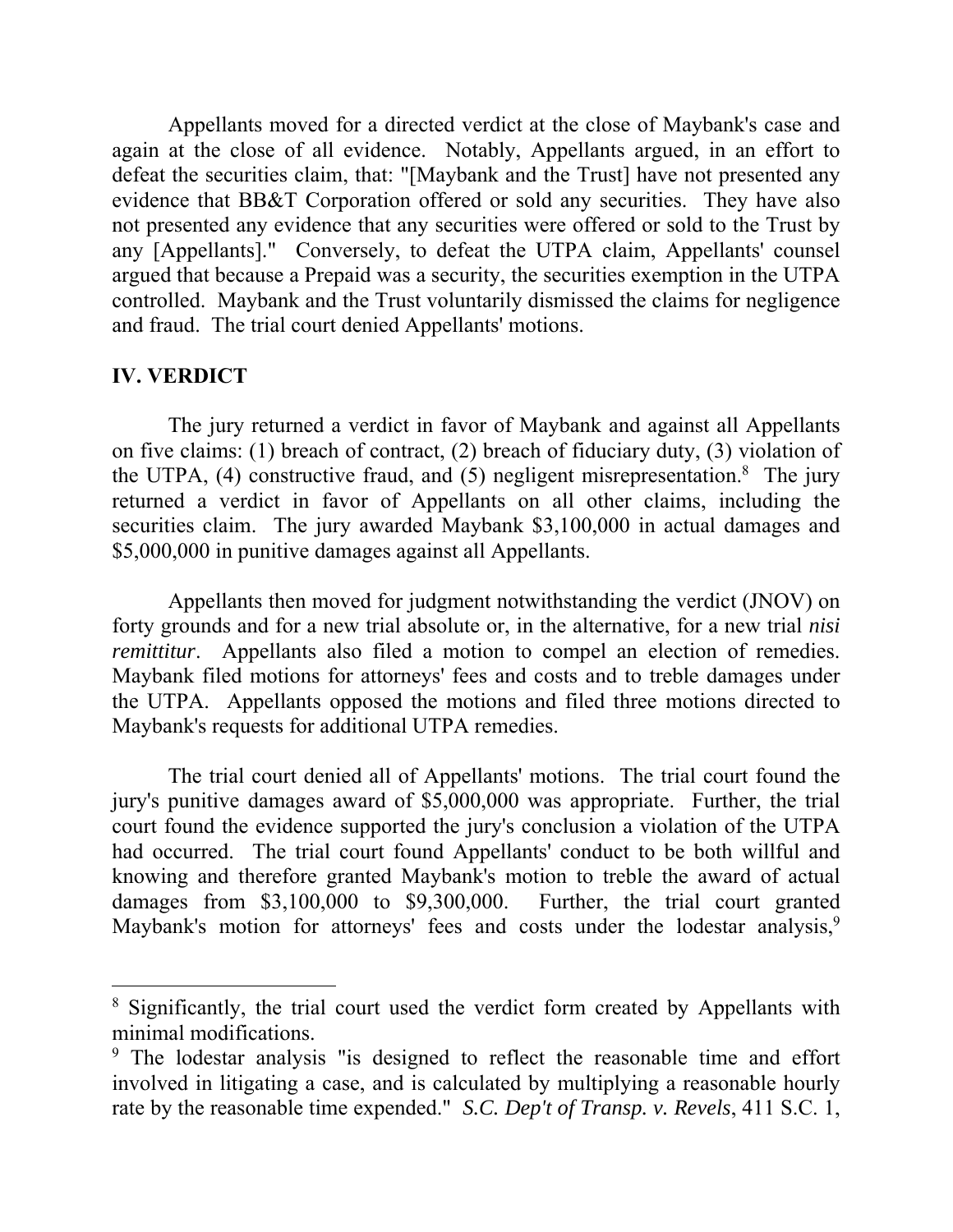reducing the request by twenty percent and awarding attorneys' fees of \$2,654,295 and costs of \$245,011. Appellants' motion for an election of remedies was denied because the trial court found the evidence supporting the UTPA verdict was distinct from the conduct supporting the common law causes of action for which punitive damages were awarded. Thus, the trial court entered a judgment for \$17,199,306 against all Appellants. Finally, the trial court denied Maybank's motion for prejudgment interest.

Appellants filed a motion to alter or amend judgment, which the trial court denied, and Appellants and Maybank appealed. This Court certified the appeal pursuant to Rule 204(b), SCACR.

# **ISSUES PRESENTED**<sup>10</sup>

- I. Whether the trial court erred in finding personal jurisdiction over BB&T Corporation.
- II. Whether the trial court erred in denying Appellants' motion for a new trial based upon Freeman's lack of qualification to testify as to the Prepaids.
- III. Whether the trial court erred in denying Appellants' motions for JNOV as to the UTPA, breach of fiduciary duty, breach of contract, negligent misrepresentation and constructive fraud, speculative damages, the statute of limitations, and punitive damages.
- IV. Whether the trial court erred in trebling the actual damages under the UTPA.
- V. Whether the trial court abused its discretion in awarding attorneys' fees and costs to Maybank under the UTPA.
- VI. Whether the trial court erred in denying Maybank's motion for prejudgment interest.

<sup>5, 766</sup> S.E.2d 700, 702 (2014) (quoting *Layman v. State*, 376 S.C. 434, 457, 658 S.E.2d 320, 332 (2008)).

 $10$  Appellants raised ten issues on appeal with numerous subparts which we have condensed to these six issues.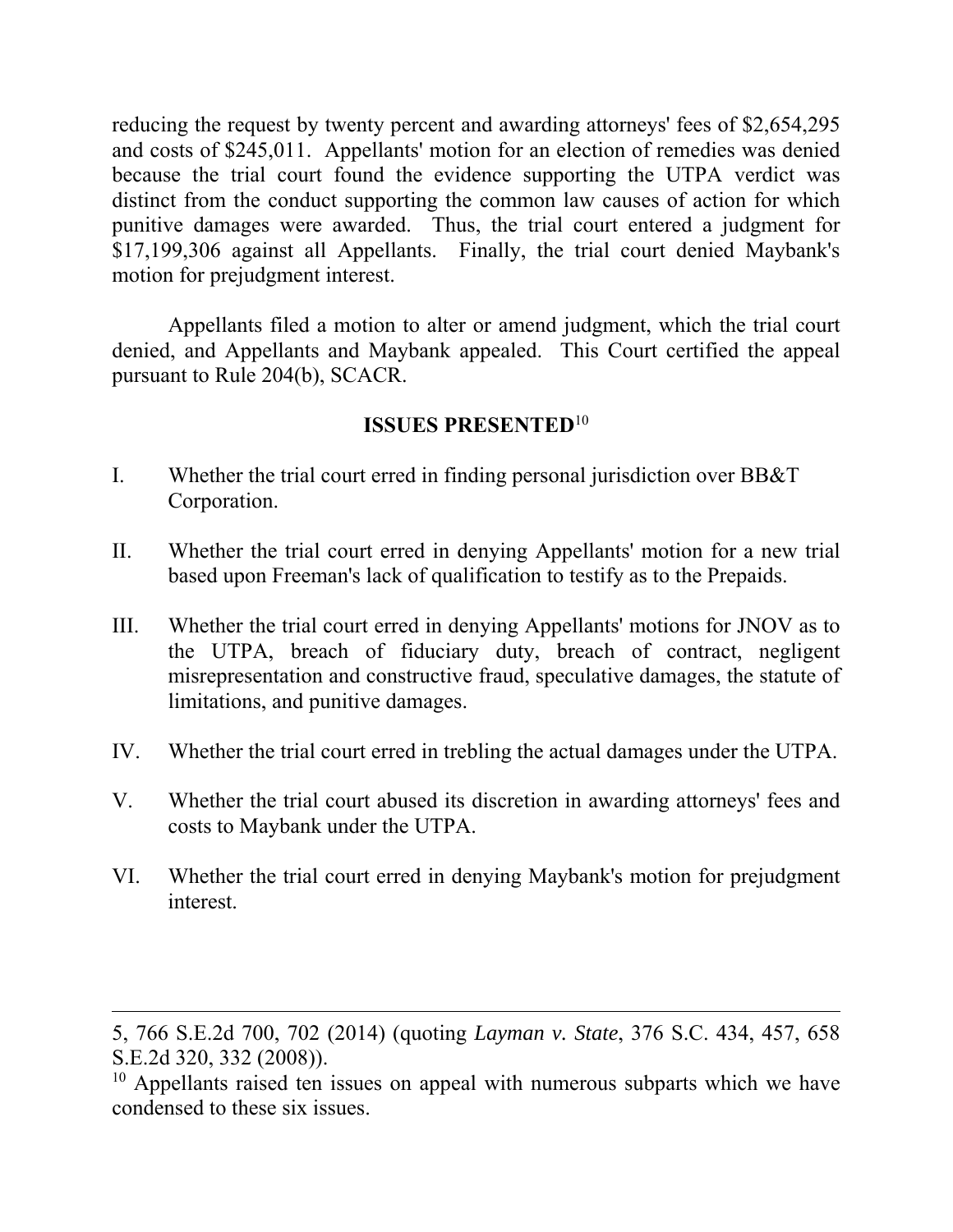### **LAW/ANALYSIS**

#### **I. PERSONAL JURISDICTION**

 to the State. Because we find BB&T Corporation waived its right to contest Appellants argue the trial court lacked personal jurisdiction over BB&T Corporation and therefore the claims against it should be dismissed. Specifically, they contend BB&T Corporation is a North Carolina corporation with no offices, employees, or operations in South Carolina, and at no time did BB&T Corporation provide any services to Maybank or other South Carolina customers. As such, they assert finding personal jurisdiction was improper, as South Carolina courts have no authority to enforce a decision over an out-of-state business with no significant ties personal jurisdiction by actively participating in litigation, we decline to reach the merits of Appellants' arguments.

Personal jurisdiction is a court's authority to rule and enforce a decision over the parties of a lawsuit*. Limehouse v. Hulsey*, 404 S.C. 93, 104, 744 S.E.2d 566, 572 (2013). Personal jurisdiction over a nonresident is resolved upon the facts of each case. *State v. NV Sumatra Tobacco Trading, Co.*, 379 S.C. 81, 88, 666 S.E.2d 218, 221 (2008).

 failing to argue their motion until a month before trial. Alternatively, the trial Maybank argued BB&T Corporation waived its right to assert a personal jurisdiction defense because it failed to timely contest personal jurisdiction in a motion to dismiss and actively participated in litigation for more than one year. The trial court agreed, finding BB&T Corporation waived personal jurisdiction in court found there was sufficient evidence to invoke personal jurisdiction over BB&T Corporation.

 motion under this rule or included in a responsive pleading or an amendment." No jurisdiction in their initial responsive pleading to a court. However, the language of Rule 12(h)(1) is substantially similar to the Federal Rules of Civil Procedure. In Rule 12(h)(1), SCRCP, provides a defense is waived if "it is neither made by South Carolina case has squarely addressed whether personal jurisdiction is waived if a party continues to participate in litigation after challenging personal construing the South Carolina Rules of Civil Procedure, our Court looks for guidance to cases interpreting the federal rules. *Gardner v. Newsome Chevrolet-Buick, Inc.*, 304 S.C. 328, 330, 404 S.E.2d 200, 201 (1991).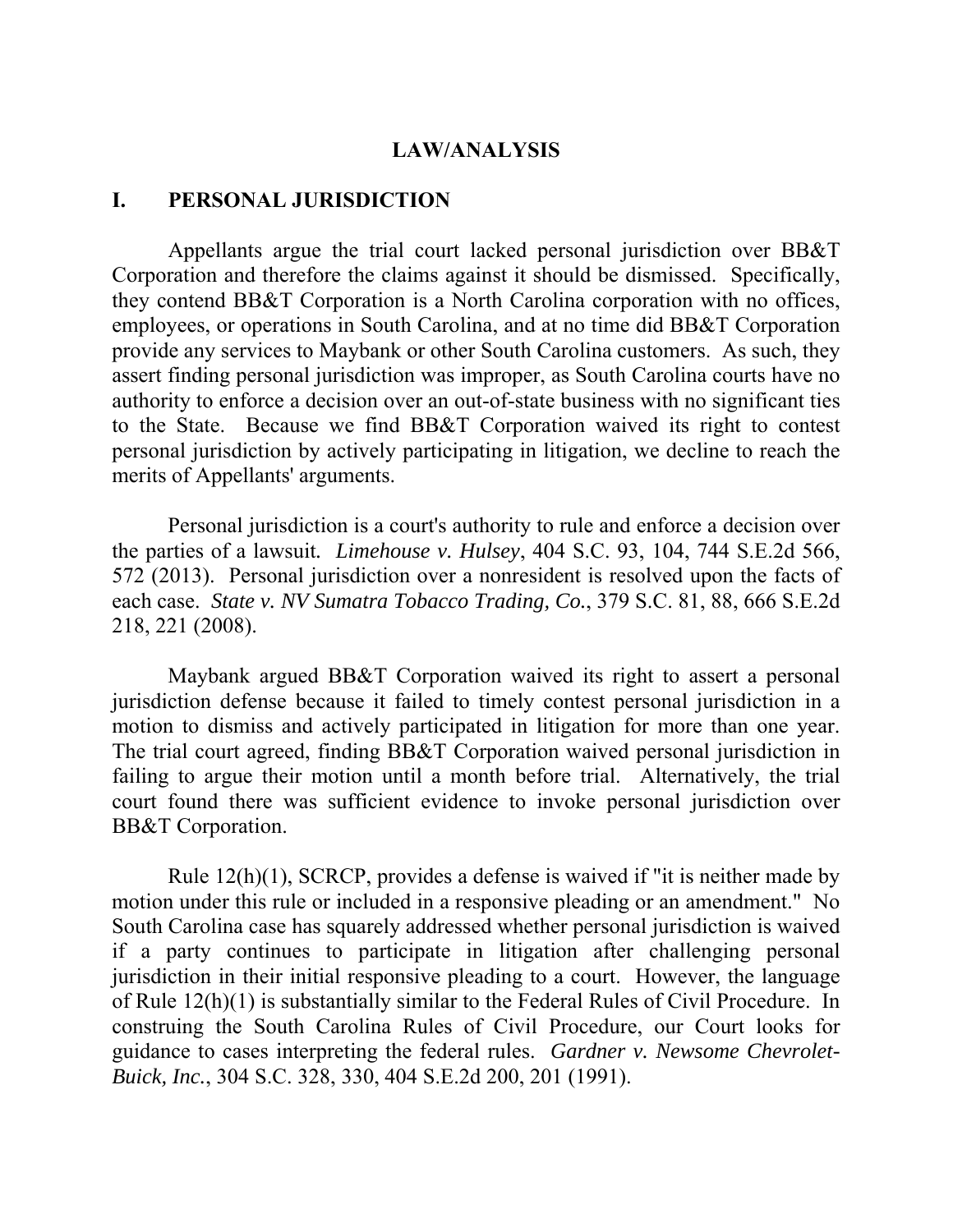A number of federal courts have determined "a delay in challenging personal jurisdiction by motion to dismiss may result in waiver, even where the defense was asserted in a timely answer.'" *Hamilton v. Atlas Turner, Inc.*, 197 F.3d 58, 60 (2d Cir. 1999) (citation omitted) (internal quotation and alteration marks omitted); *see also Peterson v. Highland Music, Inc.*, 140 F.3d 1313, 1318 (9th Cir. 1998) ("Rule  $12(h)(1)$ , FRCP, specifies the minimum steps that a party must take in order to preserve a defense."); *Continental Bank, N.A. v. Meyer*, 10 F.3d 1293, 1296–97 (7th Cir. 1993) (finding waiver of personal jurisdiction defense by defendant's conduct, though acknowledging the waiver specifically provided for by Rule 12(h), FRCP, did not occur); *Yeldell v. Tutt*, 913 F.2d 533, 538 (8th Cir. 1990) (finding Rule 12(h), FRCP, "'sets only the outer limits of waiver; it does not preclude waiver by implication.'" (quoting *Marquest Med. Prods. v. EMDE Corp.*, 496 F. Supp. 1242, 1245 n.1 (D. Col. 1980))).

 filing an amended answer to Maybank's amended complaint, filing a corporate Considerable pretrial activity occurred in this case. BB&T Corporation timely answered and addressed personal jurisdiction by stating it "reserve[d] its objection based on the Court's lack of in *personam* jurisdiction." Following this reservation, BB&T Corporation did not wait for the trial court to rule whether it could properly exercise personal jurisdiction over BB&T Corporation. Rather, BB&T Corporation, along with the other Appellants, removed the case to federal court. During this time, BB&T Corporation further engaged in the litigation by disclosure, opposing remand, and opposing a motion for attorneys' fees.

Moreover, following the federal court's remand to state court, BB&T Corporation continued to participate in litigation and discovery, which spanned more than one year, and in fact BB&T Corporation submitted its own responses to discovery requests separate from the other Appellants. After its active participation in the extensive discovery leading up to trial, BB&T Corporation reasserted this defense a mere one month prior to the start of trial.

In our opinion, BB&T Corporation gambled that it could argue personal jurisdiction on the eve of trial after actively participating in litigation over the course of two and a half years. After considering the circumstances of this case, we find BB&T Corporation waived any possible personal jurisdiction defense, and it was well within the trial court's discretion to find BB&T Corporation waived its personal jurisdiction defense.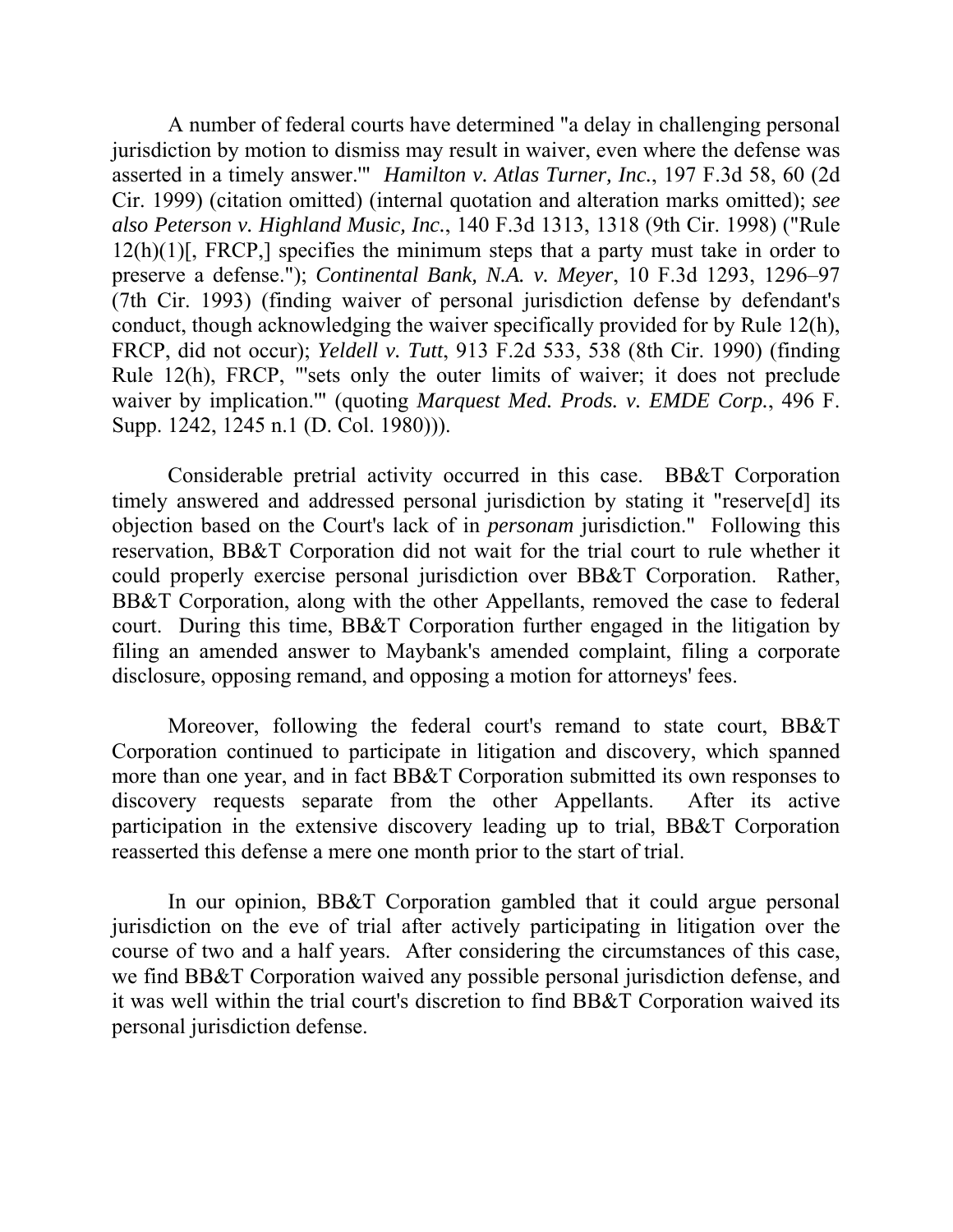#### **II. EXPERT QUALIFICATION**

Appellants argue the trial court erred in permitting Freeman to testify as an expert witness with respect to Prepaids because he had no prior experience with Prepaids and only possessed a general knowledge of securities. We disagree.

 discretion. *Fields v. J. Haynes Waters Builders, Inc.*, 376 S.C. 545, 555, 658 *Pa. Life Ins. Co.*, 267 S.C. 671, 675, 230 S.E.2d 900, 902 (1976). A trial court's v. Reg'l Med. Ctr. Orangeburg, 363 S.C. 19, 25-26, 609 S.E.2d 506, 509 (2005). The qualification of a witness as an expert is within the trial court's discretion, and this Court will not reverse that decision absent an abuse of S.E.2d 80, 85 (2008). An abuse of discretion occurs when the decision of the trial court is unsupported by the evidence or controlled by an error of law. *Ledford v.*  ruling on the admissibility of an expert's testimony constitutes an abuse of discretion when the ruling is manifestly arbitrary, unreasonable, or unfair. *Fields*  To warrant reversal based on the admission or exclusion of evidence, the appellant must prove both the error in the ruling and resulting prejudice. *Id*.

Under Rule 702, SCRE, a witness can be qualified as an expert if the witness has "specialized knowledge [that] will assist the trier of fact to understand the evidence or to determine a fact in issue." In determining a witness's qualifications as an expert, the trial court should not have a solitary focus, but rather should make a broad inquiry. *J. Haynes Waters Builders, Inc.*, 376 S.C. at 556, 658 S.E.2d at 86. "The test for qualification of an expert is a relative one that is dependent on the particular witness's reference to the subject." *Wilson v. Rivers*, 357 S.C. 447, 452, 593 S.E.2d 603, 605 (2004).

Maybank offered Freeman as an expert in the field of finance to testify as to the proper conduct for financial advisors, planning professionals, and trustees. Prior to Appellants' objection, Freeman testified he had served as an investment advisor, a securities arbitrator, and a law school professor teaching on securities regulation, corporations, agency, and white collar crime. On direct examination during voir dire, Freeman stated that in preparing to give his opinions about investment products, he had conducted his own research by reading articles on Prepaids, reviewing sales literature, and speaking to Maybank and McCann.

On cross-examination during voir dire, Freeman conceded his actual experience with Prepaids was limited in that he had never advised a client with respect to a Prepaid, nor had he taught any courses, designed a training program to educate investment advisors, written any training materials, or published any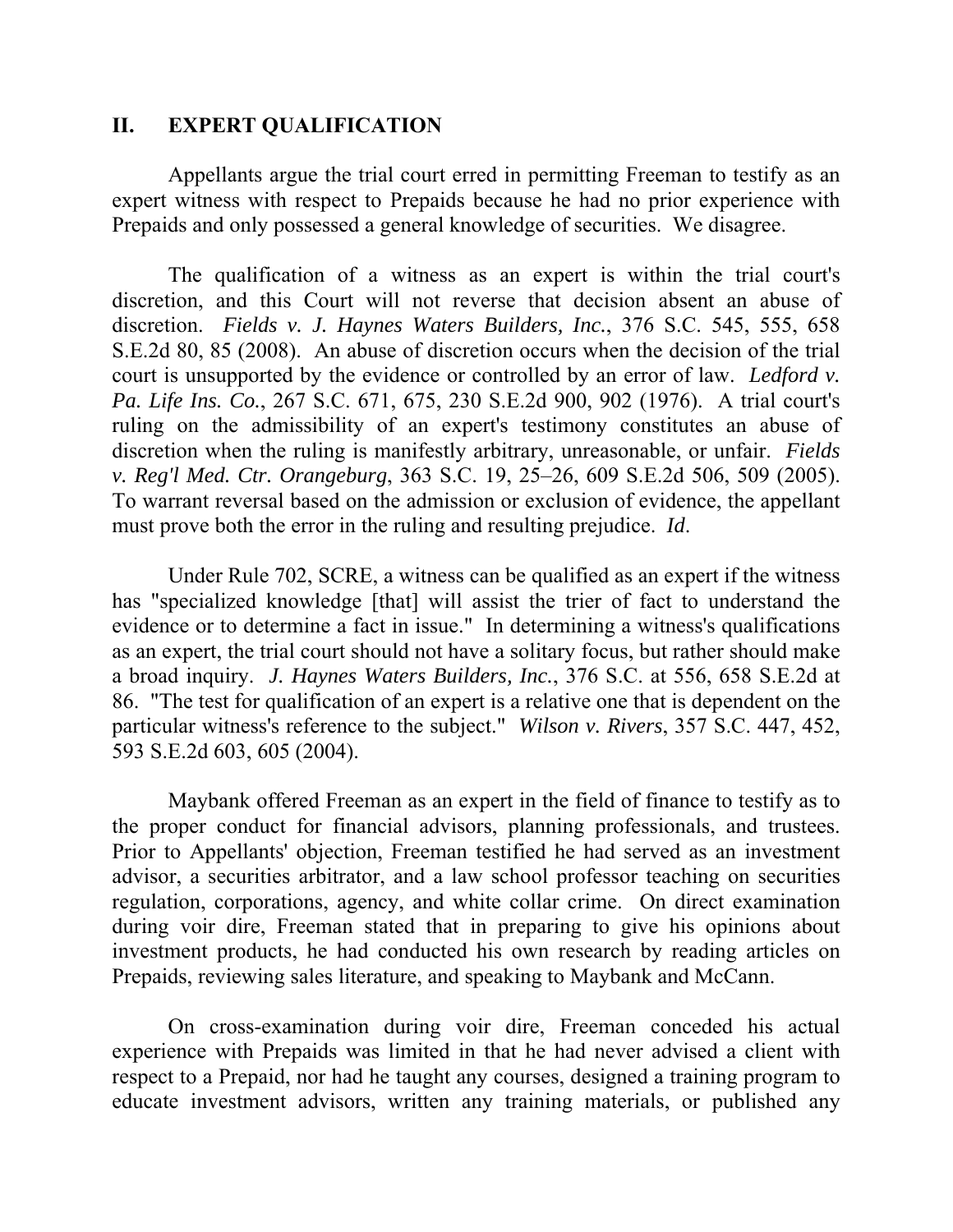articles or other materials on Prepaids. However, Freeman stated his lack of experience was consistent with his opinion that Prepaids were not viable long-term investments.

 support the trial court's decision to qualify Freeman as an expert witness. Freeman Given our deferential standard of review, we find there is evidence to had experience with securities and alternative investments strategies, of which Prepaids are a type. *See Watson v. Ford Motor Co.*, 389 S.C. 434, 448, 699 S.E.2d 169, 176 (2010) (finding an expert unqualified when he admitted he had no knowledge, skill, experience, training, or education specifically related to cruise control systems). Accordingly, we affirm the trial court in qualifying Freeman as an expert. $^{11}$ 

# **III. JNOV MOTIONS**<sup>12</sup>

 $\overline{a}$ 

 JNOV, this Court applies the same standard as the trial court by viewing the When reviewing the trial court's ruling on a motion for a directed verdict or evidence and all reasonable inferences in the light most favorable to the nonmoving party. *Elam v. S.C. Dep't of Transp.*, 361 S.C. 9, 27–28, 602 S.E.2d 772, 782 (2004). The trial court must deny a motion for a directed verdict or JNOV if the evidence yields more than one reasonable inference or its inference is in doubt. *Strange v. S.C. Dep't of Highways & Pub. Transp.*, 314 S.C. 427, 445 S.E.2d 439 (1994). Moreover, "[a] motion for JNOV may be granted only if no

<sup>&</sup>lt;sup>11</sup> Moreover, we find Freeman's testimony did not prejudice Appellants. Appellants extensively cross-examined Freeman on his experience and qualifications. Additionally, Freeman's testimony was cumulative to that of McCann, who testified extensively concerning the unsuitability of Prepaids without objection from Appellants. Therefore, even if we were to hold that Freeman's testimony was admitted in error, reversal would not be warranted. *See Austin v. Stokes-Craven Holding Corp.*, 387 S.C. 22, 41, 691 S.E.2d 135, 145 (2010) (finding that even if the trial court erred in qualifying the expert witness, there was no prejudice because witness's testimony was cumulative to other testimony).

<sup>&</sup>lt;sup>12</sup> In addition to the challenges discussed in detail below, Appellants argue the trial court erred in failing to grant their motion for JNOV on the claims for breach of fiduciary duty, breach of contract, negligent misrepresentation, constructive fraud, speculative damages, and the statute of limitations. Because we find ample evidence in the record supporting the jury's verdict on each of those claims, we affirm them pursuant to Rule 220, SCACR.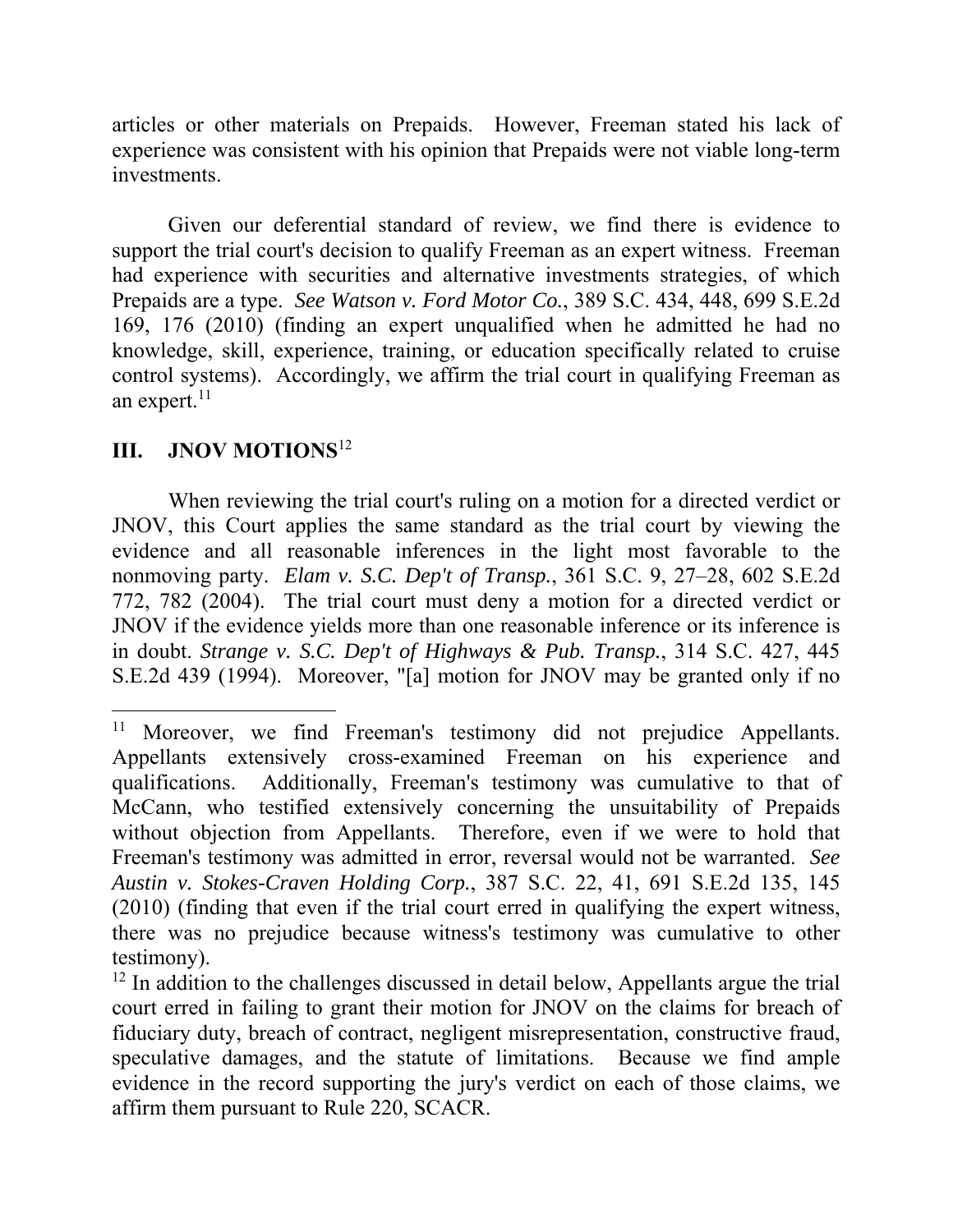reasonable jury could have reached the challenged verdict." *Gastineau v. Murphy*, 331 S.C. 565, 568, 503 S.E.2d 712, 713 (1998). In deciding such motions, neither the trial court nor the appellate court has the authority to decide credibility issues or to resolve conflicts in the testimony or the evidence. *Welch v. Epstein*, 342 S.C. 279, 300, 536 S.E.2d 408, 419 (2000).

## **A. UTPA**

 Appellants argue the trial court erred in failing to grant JNOV because Prepaids are exempt from the UTPA as a matter of law, and therefore, the trial court erred in submitting the question to the jury and in upholding the jury's finding of a UTPA violation. We disagree.

 The UTPA declares "unfair or deceptive acts or practices in the conduct of any trade or commerce . . . unlawful." S.C. Code Ann. § 39-5-20(a) (1985). "To recover in an action under the UTPA, the plaintiff must show: (1) the defendant engaged in an unfair or deceptive act in the conduct of trade or commerce; (2) the unfair or deceptive act affected public interest; and (3) the plaintiff suffered monetary or property loss as a result of the defendant's unfair or deceptive act(s)." *RFT Mgmt. Co. v. Tinsley & Adams L.L.P.*, 399 S.C. 322, 337, 732 S.E.2d 166, 174 (2012).

 regulation. *See* S.C. Code Ann. § 39-5-40 (1985) (explaining the UTPA expressly However, the UTPA provides an industry exemption for certain practices and transactions if the activity or transaction in question is subject to other exempts certain practices and transactions by providing that it is inapplicable to "[a]ctions or transactions permitted under laws administered by any regulatory body or officer acting under statutory authority of this State or the United States"). The burden of proving an exemption is on the party claiming the exemption. *Id.* 

Appellants moved for a directed verdict and JNOV, asserting that Prepaids fell under the UTPA's industry exemption. The trial court denied the motions, finding Appellants failed to carry their burden of proving the exemption applied. Specifically, the trial court noted it was undisputed that Appellants were not registered to sell securities as broker-dealers, thus explaining the SEC investigation into Appellants' fees that appeared to be "broker-esque." Moreover, the trial court found Appellants presented no evidence that Prepaids were a registered security or initial public offering that was regulated by another administrative body.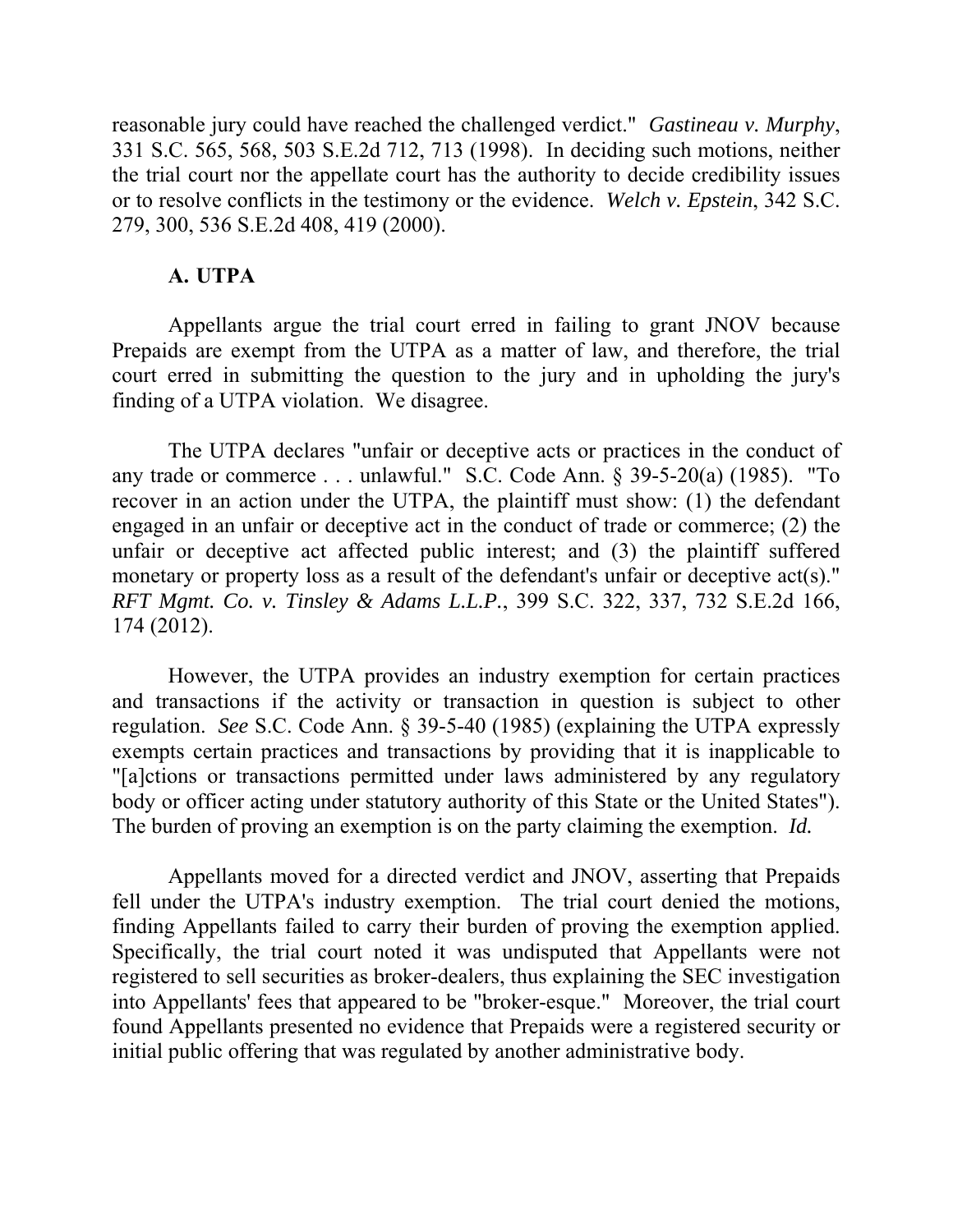other jurisdictions have held as a matter of law that a Prepaid is a security.<sup>13</sup> Appellants now assert the trial court erred in submitting the issue of whether Prepaids were subject to the UTPA to the jury because it is a question of law. We recognize section 35-1-102(29) of the South Carolina Code (Supp. 2014) provides that the definition of a security includes an "investment contract," and that courts in Nevertheless, we find the trial court correctly submitted the issue to the jury based on the alternative theories of relief posited by Maybank and based on Appellants' position at trial that they were not subject to the Securities Act, and that they did not effectuate transactions and sell securities.

 Prepaid was a contract. Furthermore, Fisher's testimony was that a Prepaid and the Appellants' own expert, Thorne, testified a Prepaid was not a security. He stated no sale occurred on the date the Prepaid was entered, and he believed the practice of advising on alternative investments created a gray area in the view of the SEC. Thus, through the testimony of their own witnesses, Appellants put forth evidence that was susceptible to more than one reasonable inference regarding the applicability of the exemption. Therefore, we find no error in the trial court's decision to submit this question to the jury.14

<sup>13</sup>*See, e.g.*, *Chechele v. Sperling*, 758 F.3d 463, 471 (2d Cir. 2014) (explaining a Prepaid transaction was a sale of stock and qualified as the sale of an underlying security); *Anschutz Co. v. Comm'r*, 664 F.3d 313, 326 (10th Cir. 2011) (finding the entry into a Prepaid established a security interest).

<sup>&</sup>lt;sup>14</sup> Maybank additionally challenges Appellants' argument on this issue based on waiver, issue preservation, and collateral estoppel. First, Maybank argues that because Appellants suggested the jury charge and consequently did not object to it, the issue is unpreserved. Normally, a party is required to object to the opposing party's suggested charge to preserve the matter for appeal. *Creech v. S.C. Wildlife & Marine Res. Dep't*, 328 S.C. 24, 36, 491 S.E.2d 571, 577 (1997). However, we find the facts here are easily distinguishable. Following the denial of their motion for directed verdict as to the UTPA claim, Appellants offered a charge on this issue. We decline to hold that this trial strategy, which amounts to Appellants simply playing the hand they were dealt, somehow precludes Appellants from arguing this issue on appeal. We also reject Maybank's arguments this issue is unpreserved or Appellants should be estopped from arguing they were involved in securities-related conduct because Appellants consistently argued they did not participate in the sale of the Prepaid. Appellants were placed in the position of defending numerous causes of action, some of which were arguably inconsistent with others. We therefore disagree a procedural bar precludes this Court from reaching the merits of whether the motion for JNOV should have been granted as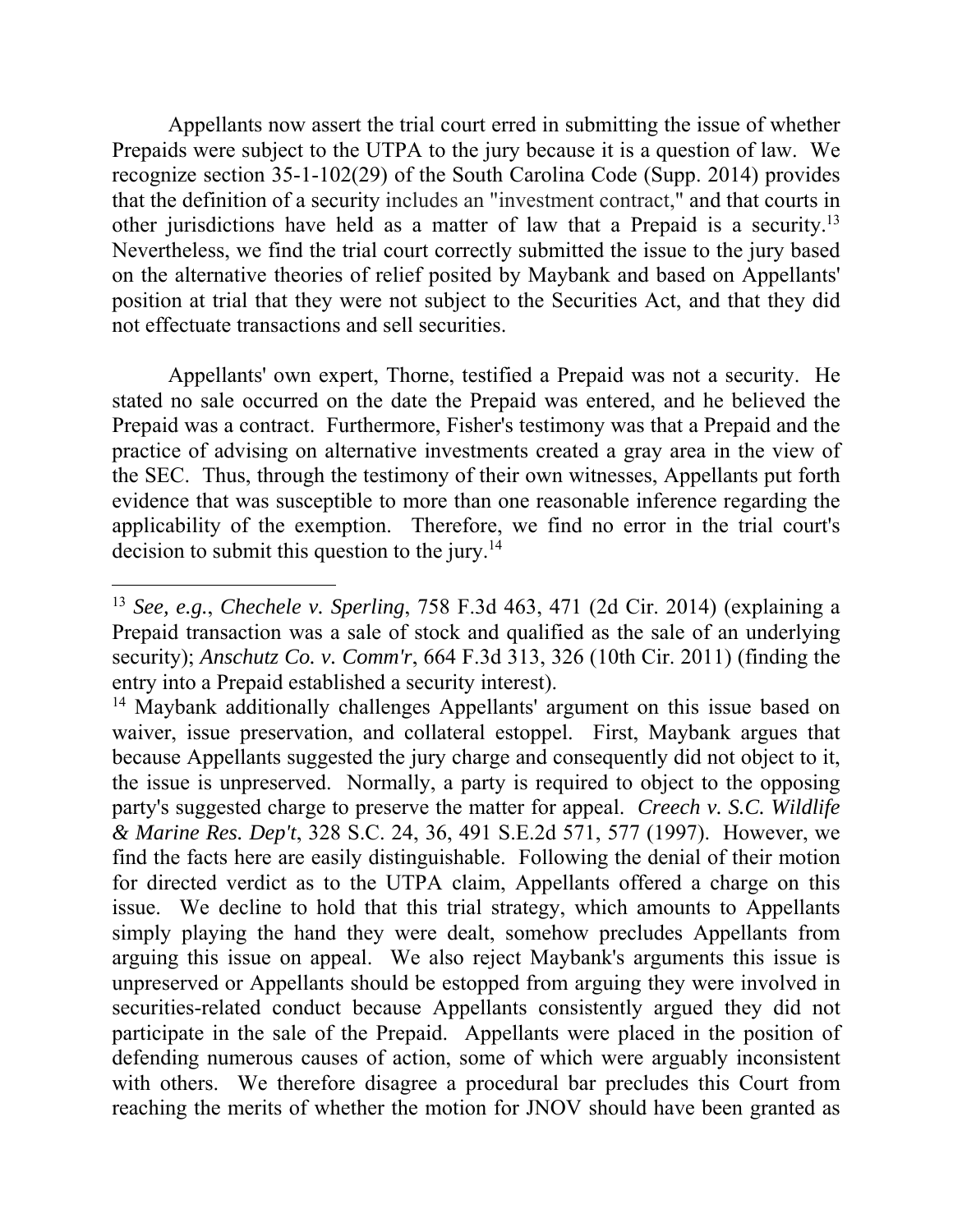a UTPA violation. In responding to Appellants' post-trial motions, the trial court S.E.2d at 782 (stating that in reviewing a trial court's ruling denying a motion for light most favorable to the nonmoving party, and may only reverse the trial court if years this document was incorrect to the extent it outlined the duties that would be We also find sufficient evidence in the record to support the jury's finding of cited three specific instances in which the jury could have found Appellants liable for violating the UTPA: the WMA, the Approval Letter, and the Refund Letter. We agree with the trial court the WMA constitutes evidence upon which a jury could conclude Appellants violated the UTPA. *Cf. Elam*, 361 S.C. at 27–28, 602 JNOV, appellate courts must view the evidence and all reasonable inferences in the there is no evidence to support its decision); *Curcio v. Caterpillar, Inc.*, 355 S.C. 316, 320, 585 S.E.2d 272, 274 (2003) ("In considering a JNOV, the trial judge is concerned with the existence of evidence, not its weight."). For example, Walters testified Appellants knew the WMA presented to Maybank contained misrepresentations, and Appellants could not fulfill the three stated promises outlined in it. While Appellants put forth evidence the obligations of the WMA were fulfilled, testimony was introduced that Appellants knew for more than three performed as promised by Wealth Management. *Cf. Curcio*, 355 S.C. at 320, 585 S.E.2d at 274 ("When considering a JNOV, neither an appellate court, nor the trial court has authority to decide credibility issues or to resolve conflicts in the testimony or the evidence." (citation omitted) (internal quotation and alteration marks omitted)). Further, the policies and procedures of the Bank expressly prohibited Maybank's portfolio advisors from performing the very duties the Bank promised it would provide for him. Moreover, both Fisher and Walters admitted Appellants did not notify Maybank or any customer that the promises made through the WMA would not be fulfilled. As such, we affirm the trial court's finding that the WMA constitutes evidence upon which the jury could have found a UTPA violation.

We also agree with the trial court that the Approval Letter constitutes further evidence Appellants knowingly misrepresented their efforts and the extent of their review of Maybank's financial situation, which provides additional support for the jury's finding of a UTPA violation. On its face, the letter appeared to specifically address Maybank's needs, explicit goals, and financial concerns, which Maybank testified he discussed with Kapoor, Gibson, and Mahfood. However, the testimony established that in actuality, the Approval Letter was a fill-in-the blank form letter not tailored to any single client. Moreover, the record also includes evidence the

to the UTPA claim.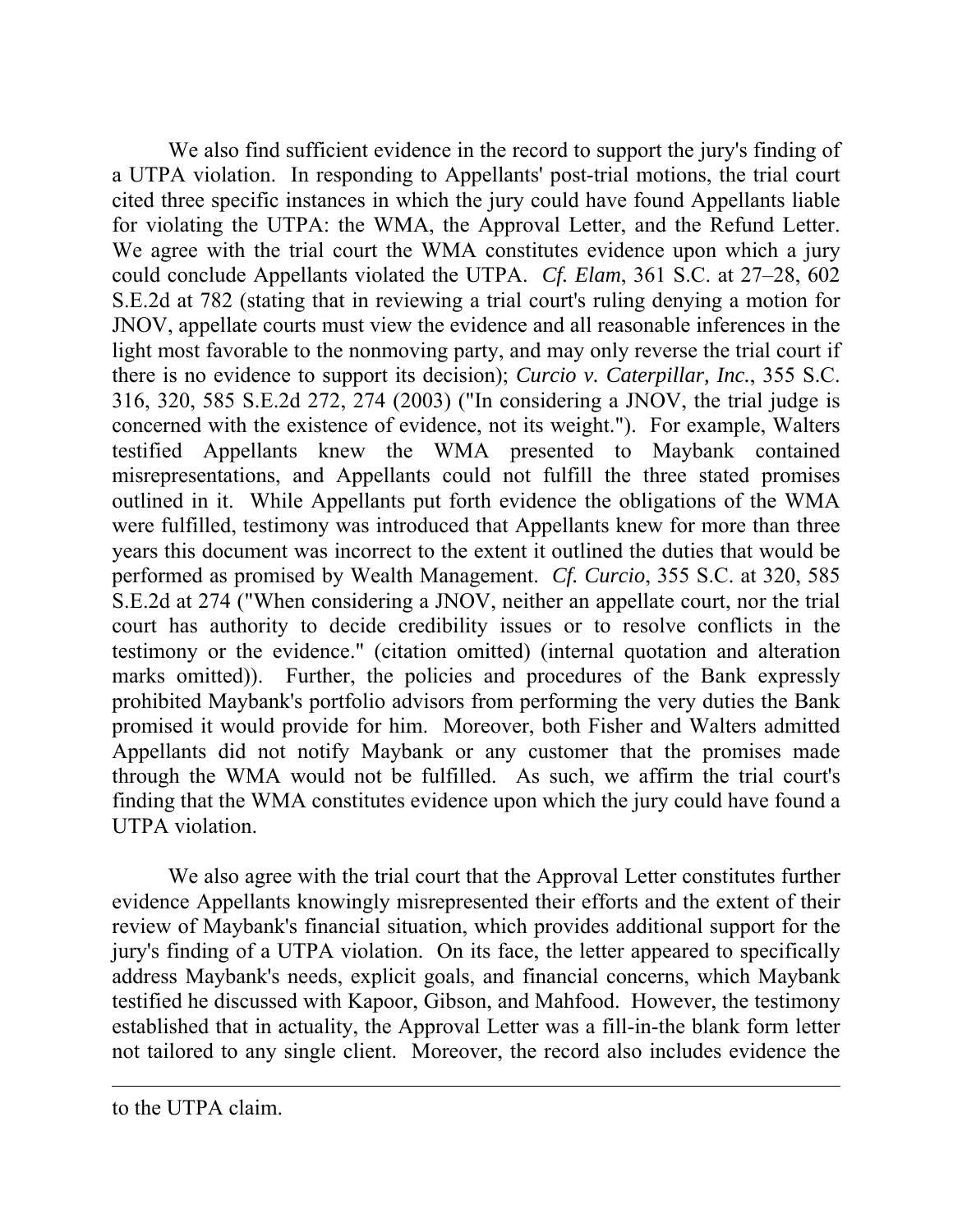Approval Letter condoned a conflict of interest between Maybank's financial interest and Appellants. Accordingly, we affirm the trial court's finding that the Approval Letter is evidence upon which the jury could have found a UTPA violation.

Further, we find the Refund Letter is evidence of a deceptive practice that supports the jury's finding of a UTPA violation. Although the Refund Letter was sent by Appellants after the commencement of litigation, it concerned prior fees charged to Maybank and other clients that were subsequently questioned by the SEC. A reasonable jury could have found the Refund Letter supported Maybank's assertion of deception rather than being a reflection of ostensible corporate values.

 customers would allow a jury to conclude that these deceptive practices affected As to the impact on the public interest,  $15$  we find the fact the Approval Letter as well as the Refund Letter were utilized by BB&T Corporation for multiple the public. We thus agree with the trial court that under the evidence adduced at trial, the question of whether Maybank's claim under the UTPA fell under the UTPA's industry exemption was for the jury. Moreover, we find sufficient evidence exists to uphold the jury verdict as to this cause of action. Accordingly, we find the trial court did not err in refusing to grant Appellants' motion for JNOV on this issue.

### **B. Punitive Damages**

 $\overline{a}$ 

 Maybank's claim for punitive damages because such damages are barred by the Appellants contend the trial court erred in denying their motion for JNOV on WMA's limitation on liability clause. We agree.

Paragraph F.1 of the WMA states, in pertinent part:

F. Limitation of Liability and Indemnification. Client agrees:

<sup>15</sup>*See Daisy Outdoor Advert. Co. v. Abbott*, 322 S.C. 489, 493, 473 S.E.2d 47, 49 (1996) ("Since 1986, South Carolina courts have required that a plaintiff bringing a private cause of action under UTPA allege and prove the defendant's actions adversely affected the public interest.").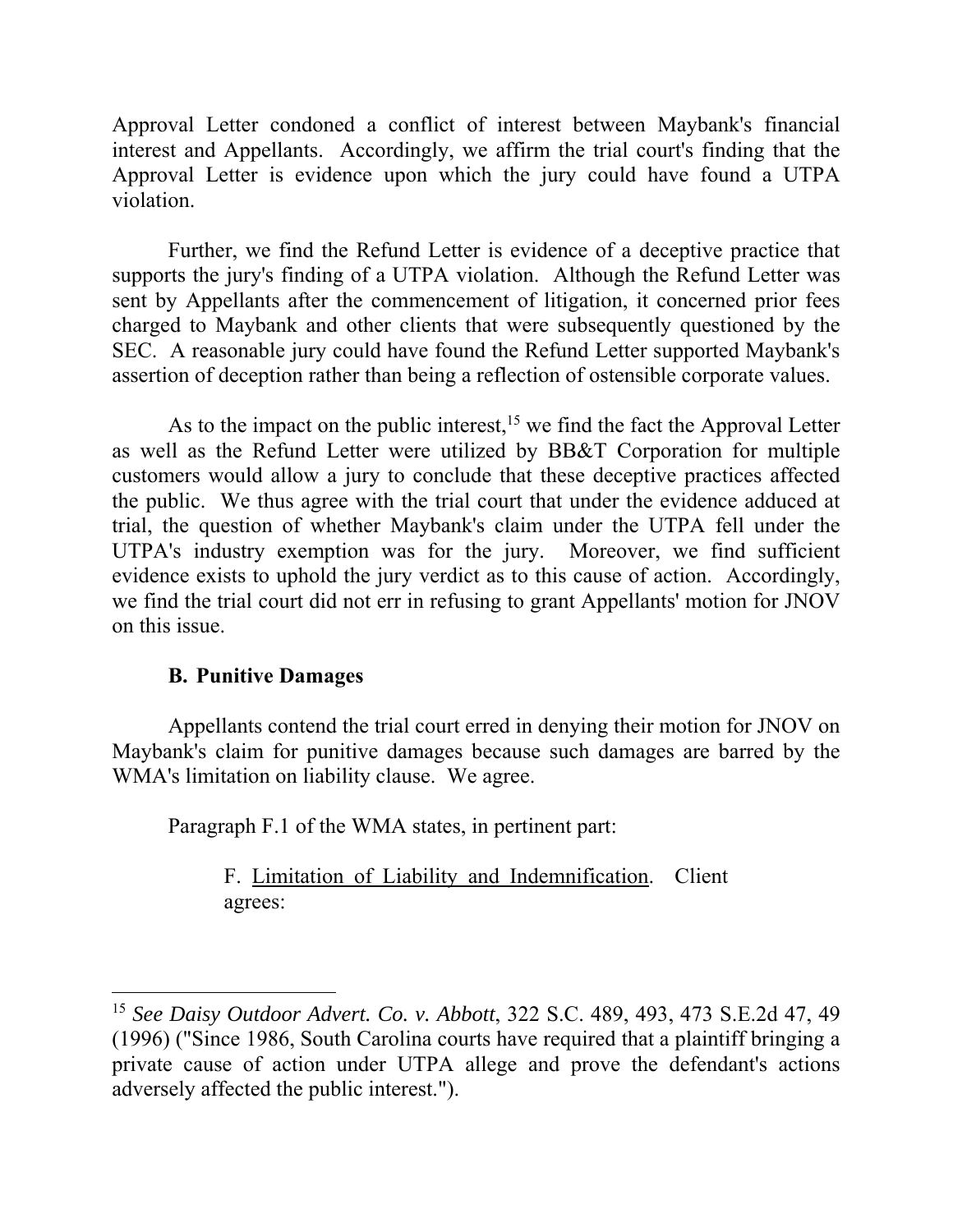1. Bank and Investment Advisor shall not be liable with respect to their services under this Agreement except for any loss attributable to their negligence or willful misconduct. *In no event shall Bank or Investment Advisor be liable for any incidental, indirect, special, consequential or punitive damages*.

## (Emphasis added).

Over Appellants' objection, the question of the enforceability of this clause was submitted to the jury, which awarded \$5,000,000 in punitive damages to Maybank. In denying Appellants' motion for JNOV, the trial court held the clause was contrary to public policy and that its enforcement would be unconscionable. Further, the trial court held the clause unenforceable as to the common law causes of action of constructive fraud, breach of fiduciary duty, and negligent misrepresentation because these claims were not included within the scope of the services provided by the WMA. Specifically, the trial court found the parties did not contract for Appellants to make misrepresentations, and the jury found Appellants' actions were "intentional, reckless, and fraudulent."

When a contract is entered into freely and voluntarily, contractual limitations are normally enforced. *Ellis v. Taylor*, 316 S.C. 245, 248, 449 S.E.2d 487, 488 (1994)*.* This Court has generally upheld limitations of liability and exculpatory clauses, finding they are commercially reasonable. *See, e.g.*, *Gladden v. Boykin*, 402 S.C. 140, 144–45, 739 S.E.2d 882, 884 (2013) (upholding a limitation of liability provision in a home inspection agreement which confined the liability of the inspection company to "a sum equal to the amount of the fee paid by the client for this inspection," and finding the clause neither unconscionable nor violative of public policy); *Huckaby v. Confederate Motor Speedway, Inc*., 276 S.C. 629, 630, 281 S.E.2d 223, 224 (1981) (finding plaintiff's action against speedway for injuries sustained during a race was barred by a waiver and release voluntarily signed by plaintiff prior to entering the racetrack); *McCune v. Myrtle Beach Indoor Shooting Range, Inc.*, 364 S.C. 242, 248, 612 S.E.2d 462, 465 (Ct. App. 2005) (upholding a release which explicitly and unambiguously limited paintball range's liability for negligence); *S.C. Elec. & Gas Co. v. Combustion Eng'g, Inc.*, 283 S.C. 182, 192, 322 S.E.2d 453, 459 (Ct. App. 1984) (enforcing the language of an exculpatory clause in a contract for the sale of a boiler).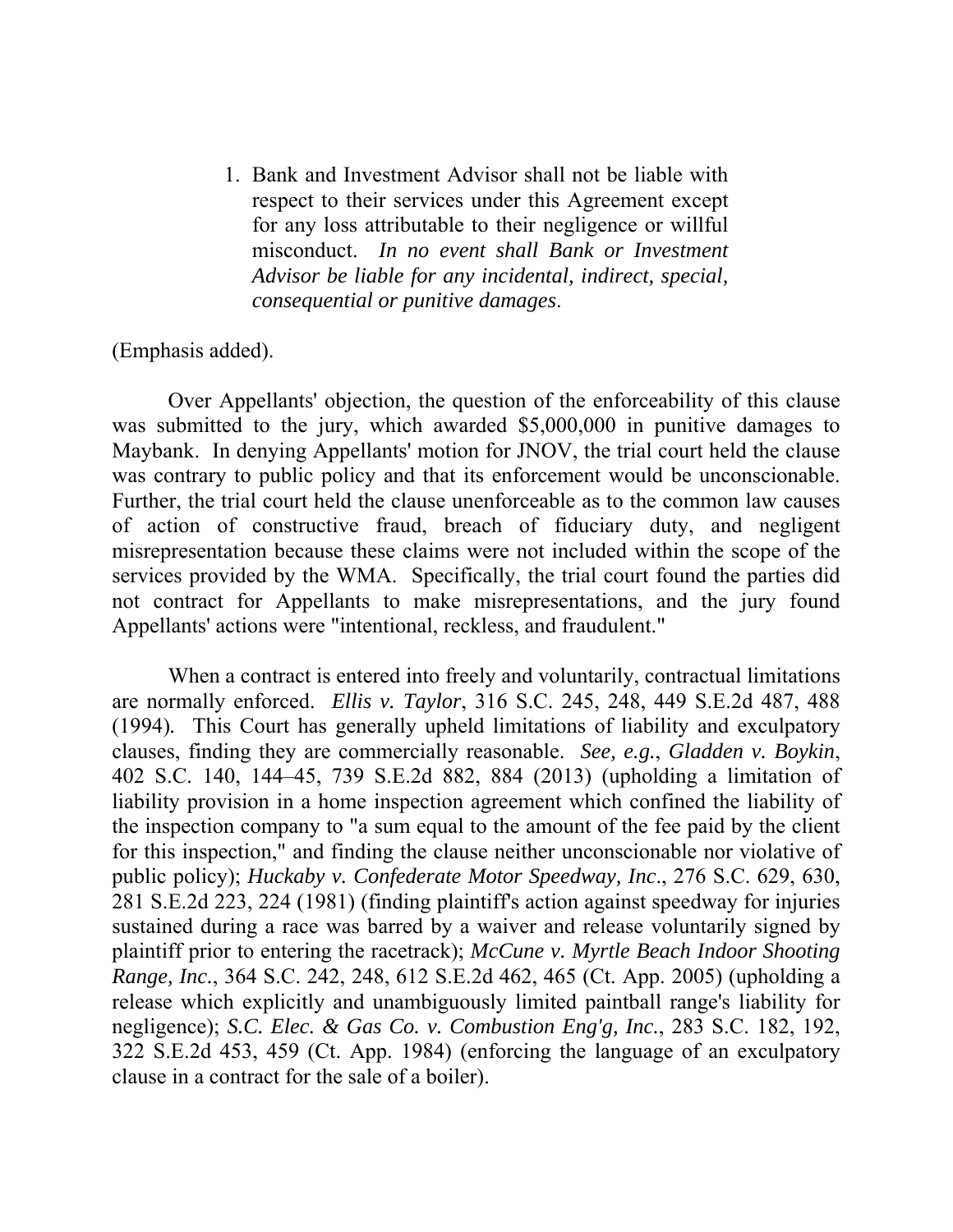However, notwithstanding our general acceptance of limitation of liability provisions and exculpatory clauses, the law disfavors such provisions, and courts must strictly construe the language of the provision against the drafter. *Pride v. S. Bell Tel. & Tel. Co.*, 244 S.C. 615, 619, 138 S.E.2d 155, 157 (1964); *McCune*, 364 S.C. at 248, 612 S.E.2d at 465. Moreover, should a court find the provision violates public policy or is unconscionable, the court may declare the provision unenforceable. *Pride*, 244 S.C. at 621, 138 S.E.2d at 157. Nevertheless, a court's ultimate duty is confined to interpreting the contractual provisions agreed to by the parties—regardless of their wisdom or folly, apparent unreasonableness, or any failure of the parties to guard their interests carefully. *B.L.G. Enters., Inc. v. First Fin. Ins. Co.*, 334 S.C. 529, 535, 514 S.E.2d 327, 330 (1999).

 contrary to our public policy. We acknowledge our jurisprudence has stated a party should not be permitted to contractually insulate himself from liability where In determining the public policy of this State, our courts must rely on legislative enactments whenever possible. *Gladden*, 402 S.C. at 143, 739 S.E.2d at 883. The trial court's sole basis for finding Paragraph F.1 violative of public policy was that the parties were not in an equal bargaining position. Maybank offers no additional legal basis upon which this Court could find the limitation on liability the parties are not on roughly equal bargaining terms. *Pride*, 244 S.C. at 619–20, 138 S.E.2d at 157. While recognizing the breadth of this pronouncement, we find it unpersuasive in this instance. It is true that a contract for services between an individual and a large corporation will frequently involve some disparity of bargaining power. However, this is not a case where an ordinary investor seeks financial services from a more knowledgeable company. Rather, Maybank has an extensive history as a trust advisor. Therefore, we cannot agree that the policy in this state is to decline enforcement of such a contract on this basis alone.

 bargaining process in the contract. *Id.* In analyzing the absence of meaningful there is an element of surprise in the challenged clause, and the conspicuousness of Somewhat similarly, a challenged contractual provision is examined to determine whether it is unconscionable due to both an absence of meaningful choice and oppressive, one-sided terms. *Simpson v. MSA of Myrtle Beach, Inc.*, 373 S.C. 14, 25, 644 S.E.2d 663, 669 (2007). The absence of meaningful choice on the part of one party is generally indicative of a fundamental unfairness of the choice, courts should consider, *inter alia*, the nature of the injuries, any disparity in the parties' bargaining power, the level of sophistication of the parties, whether the clause. *Id.*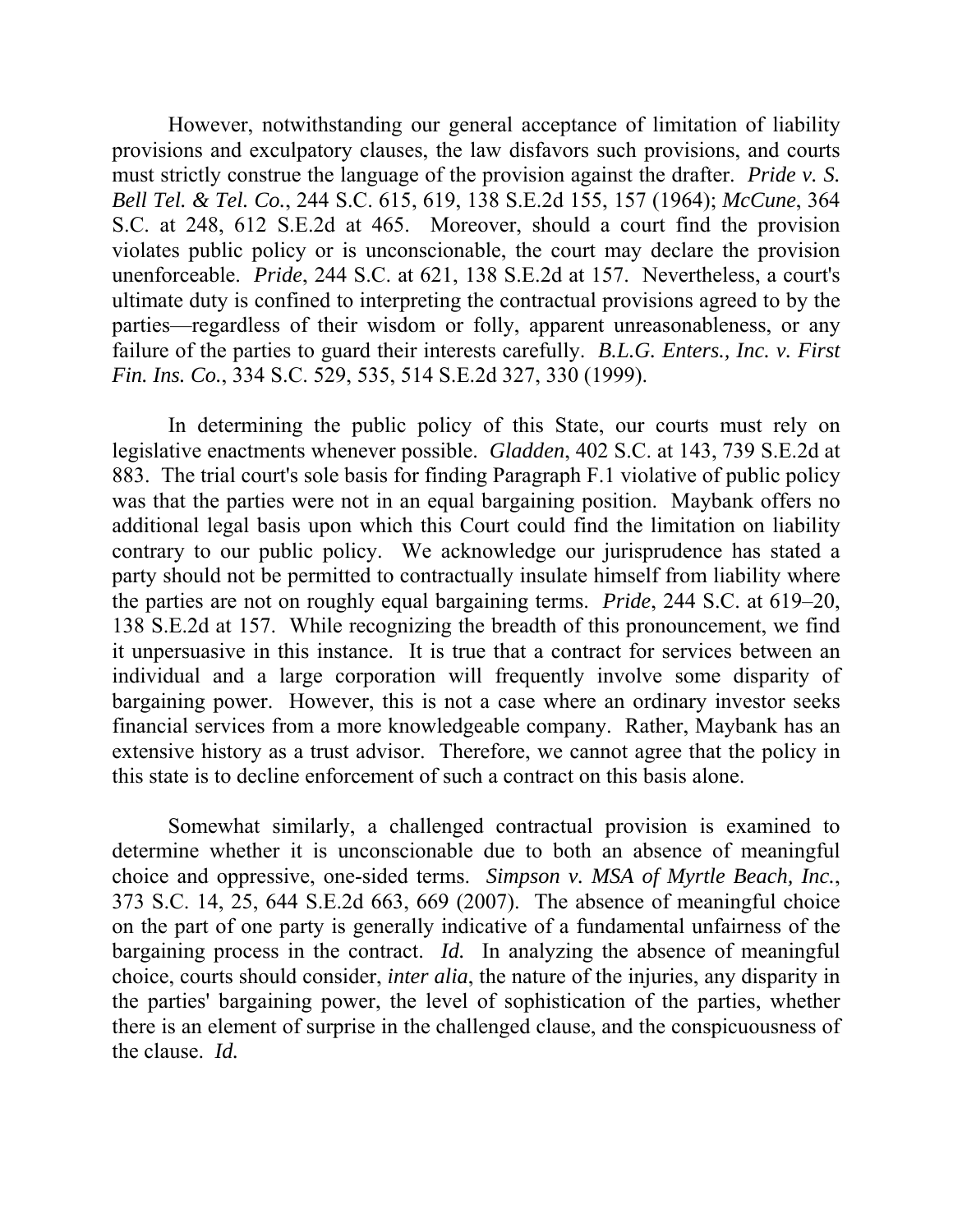had the ability to consult an attorney, or faced other circumstances that made However, only in rare circumstances has an appellate court invalidated a contract on the basis of unconscionability. For example, our courts have found that numerous one-sided provisions cumulatively impact the oppressive nature of an adhesion contract. *See Simpson*, 373 S.C. at 36, 644 S.E.2d at 674. Additionally, courts may consider whether the party asserting unconscionability spoke English, signing the contract in a particular instance grossly inequitable. *See Holler*, 364 S.C. 256, 269–70, 612 S.E.2d 469, 476–77 (Ct. App. 2005) (declaring a prenuptial agreement unconscionable when a Ukrainian woman averred she was forced to sign the agreement because at the time, she was pregnant, did not speak English, and faced immediate deportation unless she married, but she lacked the funds or time to consult an attorney or translator).

Turning to Paragraph F.1, we find the clause is neither violative of public policy nor unconscionable. Under its terms, it does not deprive Maybank of all damages arising under the contract but merely limits the type of damages he is entitled to recover. Specifically, Maybank is precluded from seeking consequential damages, indirect damages, special damages, or punitive damages in claims arising from his relationships with Appellants; he is still entitled to actual damages. While clauses limiting liability are to be strictly construed, we find no reason to ignore the plain language of the clause based on either public policy or unconscionability grounds.

Turning next to the scope of the exculpatory clause, the trial court held the clause only applied to "services under the [WMA]," and the common law causes of action did not arise in connection with the services set forth in the WMA. Moreover, the trial court found the jury verdicts of constructive fraud, breach of fiduciary duty, and negligent misrepresentation preclude the enforcement of the clause because these claims arose from Appellants' "intentional, reckless, and fraudulent" conduct.

 effect to the parties' intentions as determined by the contract language. *Schulmeyer*  determines its force and effect. *Id*. A contract must be read as a whole document The cardinal rule of contract interpretation is to ascertain and give legal *v. State Farm Fire & Cas. Co.*, 353 S.C. 491, 495, 579 S.E.2d 132, 134 (2003). When the contract's language is clear and unambiguous, the language alone such that litigants may not create an ambiguity by pointing to a single sentence or clause. *Id.*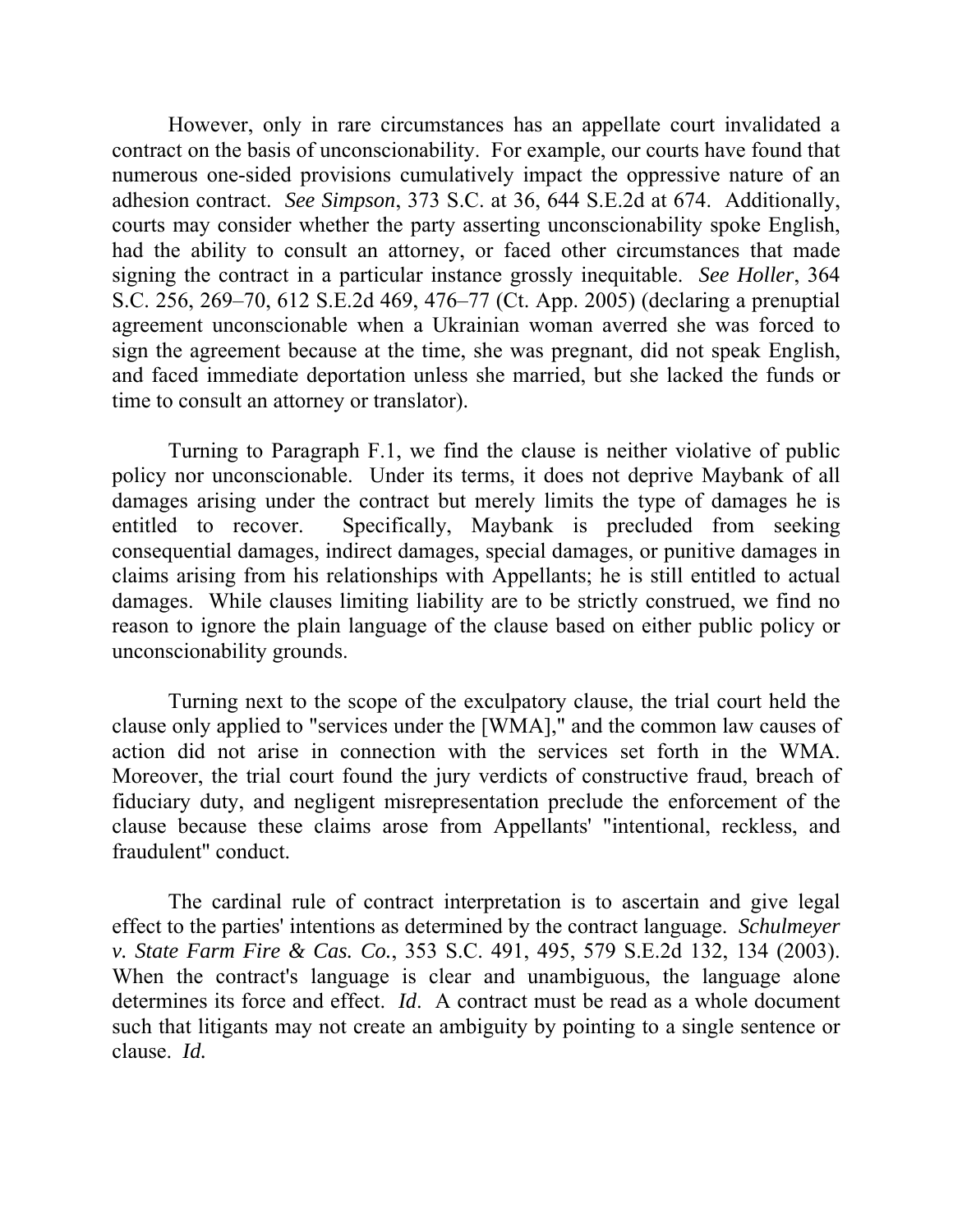conduct: Appellants' investment advice. *See Reyhani v. Stone Creek Cove Condo.*  We find the WMA governs all aspects of the investment relationship between Maybank and Appellants, and the common law causes of action are subject to the limitations contained in Paragraph F.1. The trial court erred in relying solely on the services listed in the WMA and ignoring the language of the Addendum and Prepaids. Under general contract rules and plain language, these documents must be read as a whole because they all concerned one course of *II Horizontal Prop. Regime*, 329 S.C. 206, 212, 494 S.E.2d 465, 468 (Ct. App. 1997) (explaining where multiple documents form the terms of a contract the documents will be interpreted so as to give effect to all of their provisions, if practical). Reading them thusly, we find the claims of constructive fraud, breach of fiduciary duty, and negligent misrepresentation are not outside the scope of the limitation of liability clause.

 S.E.2d 3, 5 (1940). We further recognize other jurisdictions have refused to enforce limitations on liability where actual fraud is involved.<sup>16</sup> Here, however, We also disagree with the trial court's finding that the jury verdicts of constructive fraud, breach of fiduciary duty, and negligent misrepresentation preclude the enforcement of the clause because these claims arose from Appellants' "intentional, reckless, and fraudulent" conduct. It is true that contracts may be avoided based on fraud. *Metro. Life Ins. Co. v. Stuckey*, 194 S.C. 469, 470, 10 Maybank proceeded only on constructive fraud and dismissed his claim for actual fraud prior to trial. Constructive fraud is distinguishable from actual fraud in that constructive fraud does not require the element of intent to deceive. *See Ardis v. Cox*, 314 S.C. 512, 516, 431 S.E.2d 267, 270 (Ct. App. 1993) (noting that constructive fraud removes the element of intent found in actual fraud).

In general, we refuse to enforce contracts based on fraudulent conduct because a party should not retain the benefits of an agreement that he knowingly and *intentionally* entered into though deceptive means. *Regions Bank v.* 

<sup>16</sup>  from 'damages,' it will not protect a party from a claim involving its own fraud or <sup>16</sup>*See*, *e.g.*, *Roopchan v. ADT Sec. Sys., Inc.*, 781 F. Supp. 2d 636, 660 (E.D. Tenn. 2011) ("Courts will enforce exculpatory clauses unless there is 'fraud, misrepresentation or violations of the Tennessee Consumer Protection Act.'" (citation omitted)); *J.A. Jones Constr. Co. v. City of Dover*, 372 A.2d 540, 545 (Del. Super. Ct. 1977) ("Even if a contract purports to give a general exoneration bad faith."); *Houghland v. Sec. Alarms & Servs., Inc.*, 755 S.W.2d 769, 773 (Tenn. 1988) (holding exculpatory "clauses do not ordinarily protect against liability for fraud or intentional misrepresentation").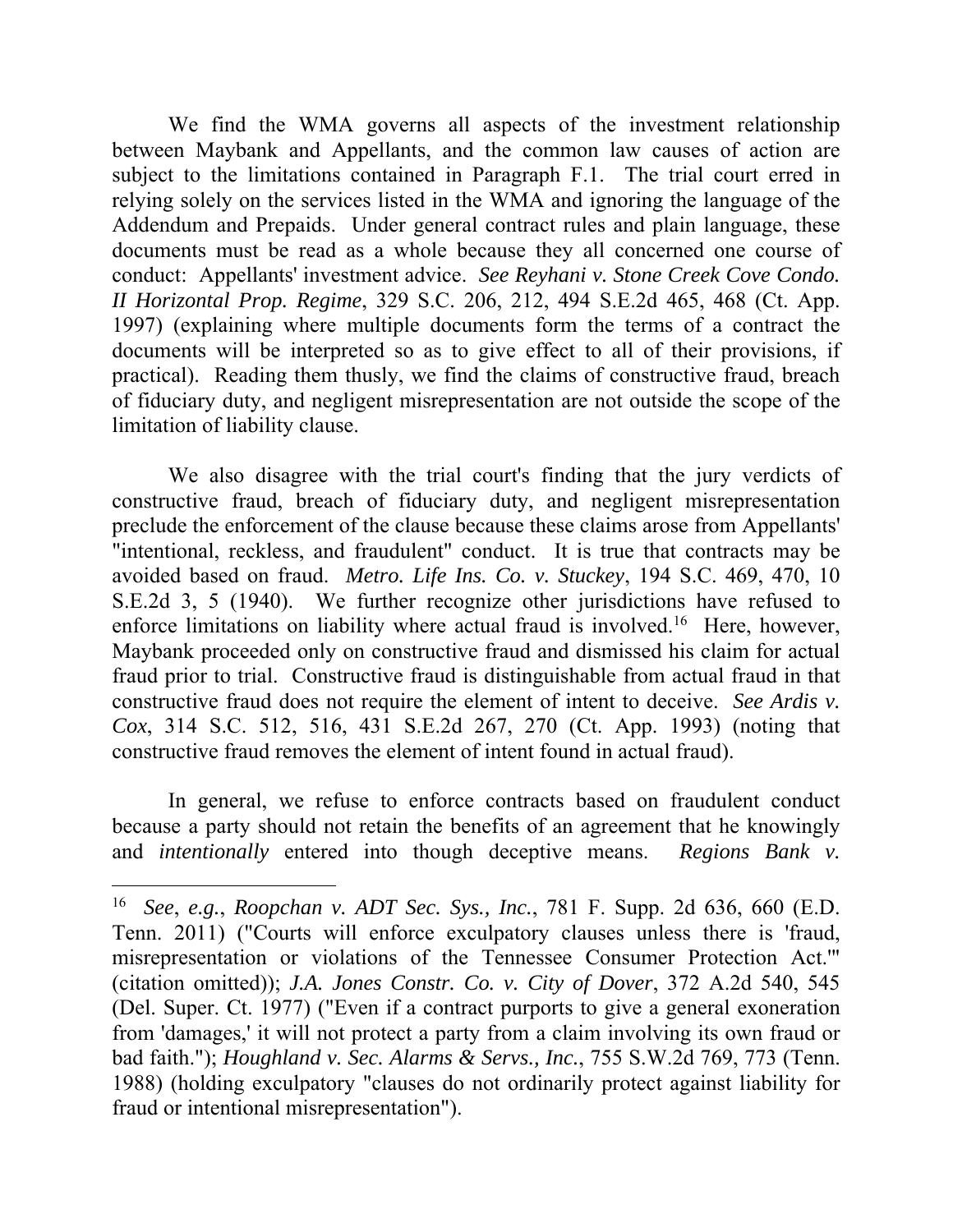other through fraud. However, the jury's finding of constructive fraud is not equal *Schmauch*, 354 S.C. 648, 672, 582 S.E.2d 432, 444 (Ct. App. 2003). Moreover, beyond the patent unfairness inherent in enforcing a contract induced through intentional fraud, giving legal effect to such a contract violates a fundamental principle of contract law: there must be a meeting of the minds. By its very nature, there can be no union of purpose where one party is intentionally deceiving the to a finding of actual fraud and is thus not sufficient to thwart enforcement of the exculpatory clause.<sup>17</sup>

Accordingly, we find the trial court erred in failing to grant JNOV to Appellants on the award of punitive damages based on the limitation of liability clause found in the WMA. Thus, because Appellants are not subject to punitive damages, we need not address the Appellants' argument that Maybank must elect between the allegedly inconsistent portions of the jury's award. *See Futch v. McAllister Towing of Georgetown, Inc.*, 335 S.C. 598, 613, 518 S.E.2d 591, 598 (1999) (declining to address remaining issues when decision regarding a prior issue is dispositive).

# **IV. TREBLING**

 $\overline{a}$ 

Appellants contend the trial court erred in trebling damages because the WMA limits Maybank's recovery of statutory treble damages under the UTPA, and their alleged conduct did not constitute "willful or knowing" violations of the UTPA. Appellants further argue there is no evidence they knew or should have known their conduct violated the UTPA. We disagree.

 of the Act. *See* S.C. Code Ann. § 39-5-140(a) (Supp. 2014). A willful violation is Ann. § 39-5-140(d). Thus, if a person of ordinary prudence who was engaged in The UTPA provides for treble damages upon a finding of a willful violation defined by statute as occurring "when the party committing the violation knew or should have known that his conduct was a violation of [the UTPA]." S.C. Code trade or commerce could have ascertained that his conduct violated the UTPA, such conduct is willful within the meaning of the statute. *Wright v. Craft*, 372 S.C. 1, 23–24, 640 S.E.2d 486, 498 (Ct. App. 2006).

<sup>&</sup>lt;sup>17</sup> Similarly, we decline to hold that the clause is unenforceable based on of the jury's verdict for breach of fiduciary duty and negligent misrepresentation. As with constructive fraud, no specific intent to deceive is necessary to support either verdict.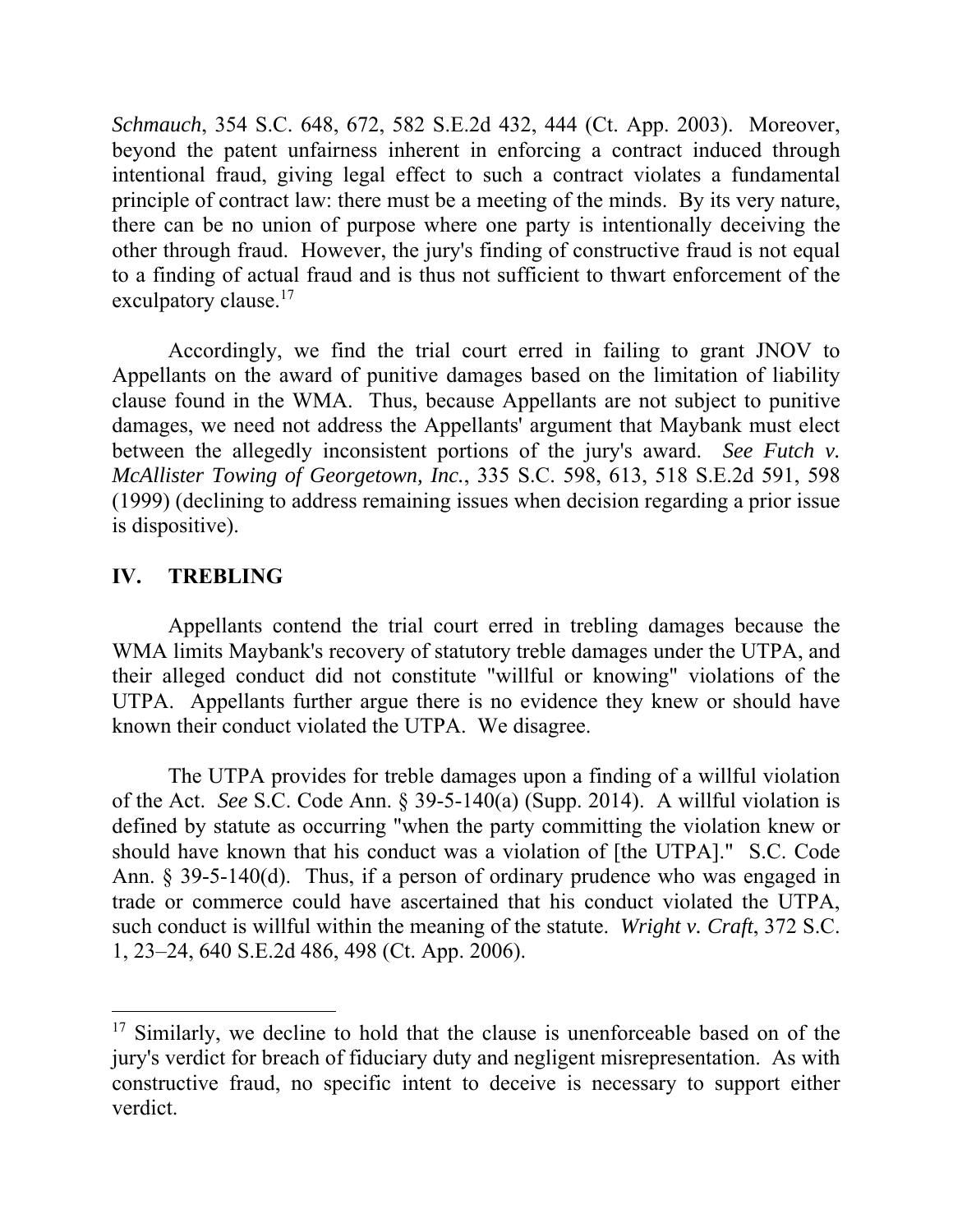619, 138 S.E.2d at 157. Here, the exculpatory clause prohibits "incidental, statutory or multiple damages when they drafted the WMA, and we decline to extend its terms to prohibit the statutory treble damages awarded to Maybank from receiving the statutorily-mandated treble damages to which she might We again note limitation of liability provisions and exculpatory clause are disfavored and will be strictly construed against the drafter. *Pride*, 244 S.C. at indirect, special, consequential or punitive damages," but does not specifically prohibit statutory or multiple damages. Appellants failed to explicitly limit under the UTPA. *Cf. Simpson*, 373 S.C. at 29–30, 644 S.E.2d at 671 (finding an arbitration agreement unconscionable when it purported to restrict a consumer otherwise have been entitled in her underlying UPTA claim, because courts "will not enforce a contract which is violative of public policy, *statutory law*, or provisions of the Constitution" (emphasis added) (citation omitted)).

 stated laudatory purpose, and the Approval Letter, though seemingly tailored We find the evidence in the record supports the trial court's decision to treble damages. As previously discussed, the trial court found Appellants violated the UTPA based on the WMA, the Approval Letter, and the Refund Letter. We find this conclusion is clearly supported by the record. For example, numerous witnesses testified Appellants knew they could not fulfill the terms of the WMA. Further, the Refund Letter was portrayed to the jury as being disingenuous in its specifically to Maybank, was a mere fill-in-the-blank form letter. Therefore, we find evidence exists to uphold the trial court's decision to treble the damages under the UTPA.

# **V. ATTORNEYS' FEES AND COSTS**

Appellants argue the trial court erred in concluding eighty percent of the attorneys' fees and costs were attributable to the UTPA claim. Appellants challenge the award of fees and costs on multiple bases, including the sufficiency of documentation, reasonableness, the validity of the enhancement of the award through the lodestar multiplier, and the use of witness fees and deposition expenses. We disagree.

 1, 8, 766 S.E.2d 700, 703 (2014). "An abuse of discretion occurs when the The decision to award or deny attorneys' fees and costs will not be disturbed on appeal absent an abuse of discretion. *S.C. Dep't of Transp. v. Revels*, 411 S.C. conclusions of the trial court are either controlled by an error of law or are based on unsupported factual conclusions." *Kiriakides v. Sch. Dist. of Greenville Cty.*, 382 S.C. 8, 20, 675 S.E.2d 439, 445 (2009) (citation omitted).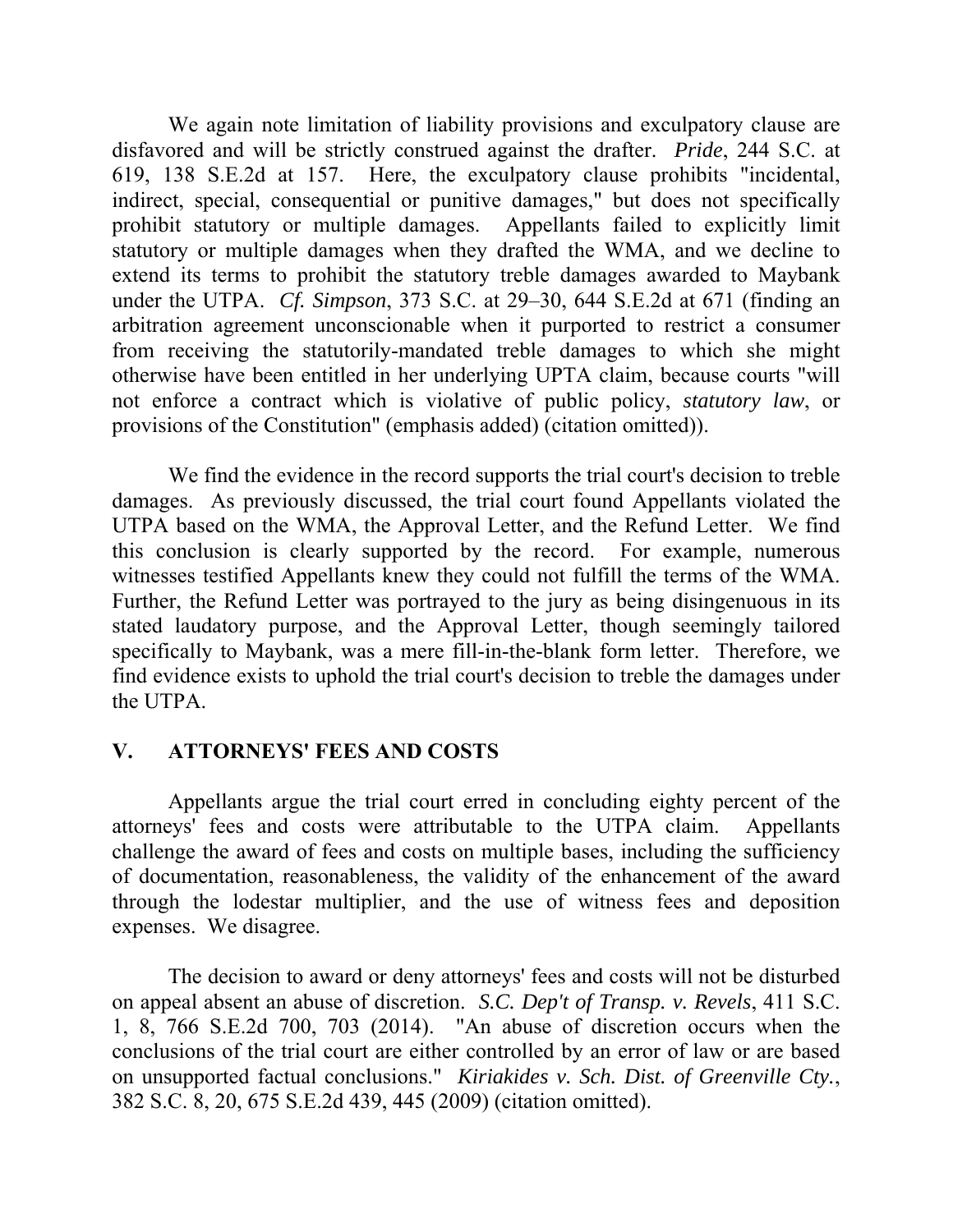Generally, attorneys' fees and costs are not recoverable unless authorized by contract or statute. *Blumberg v. Nealco, Inc.*, 310 S.C. 492, 493, 427 S.E.2d 659, 660 (1993). The UTPA permits a successful plaintiff to recover reasonable attorneys' fees and costs. S.C. Code Ann. § 39-5-140(a) ("Upon the finding by the court of a violation of this article, the court shall award to the person bringing such action under this section reasonable attorney's fees and costs.").

 Appellants argue the affidavit of attorneys' fees and costs submitted by billing statements to identify how the billed hours correlated to the claims alleged, Maybank's counsel was inadequate and lacked the necessary detail that would enable Appellants to respond. They suggest Maybank failed to provide detailed especially since Maybank prevailed on only five of his eleven claims, and the Trust lost on all its claims. Moreover, Appellants suggest the insufficiency in the billing statements make it difficult to ascertain and delineate the work completed in furtherance of the UTPA claim—which is the only claim upon which attorneys' fees and costs may be awarded.

We find all of Maybank's claims shared the same common facts and required combined efforts throughout the litigation process. The trial court's reduction of fees by twenty percent accounts for a distinction in the claims and the time allotted to defend claims unrelated to the UTPA. We find this to be a reasonable estimation. *Cf. Haley Nursery Co. v. Forrest*, 298 S.C. 520, 524, 381 S.E.2d 906, 909 (1989) (finding a reduction in fees and costs reflected that the fees and costs sought were not solely from the UTPA action).

We turn next to the calculation of determining reasonable attorneys' fees under the UTPA and the trial court's application of the lodestar multiplier. "A lodestar figure is designed to reflect the reasonable time and effort involved in litigating a case, and is calculated by multiplying a reasonable hourly rate by the reasonable time expended." *Layman v. State*, 376 S.C. 434, 457, 658 S.E.2d 320, 332 (2008). Moreover, in some cases of exceptional success an enhanced award may be justified by using a lodestar multiplier. *Id*. In determining the reasonable time and hourly rate for attorneys' fees, the Court looks to the factors set forth in *Jackson v. Speed*, which include the nature, extent, and difficulty of the case; the time necessarily devoted to the case; the professional standing of counsel; the contingency of compensation; the beneficial results obtained; and the customary legal fees for similar services. 326 S.C. 289, 308, 486 S.E.2d 750, 760 (1997).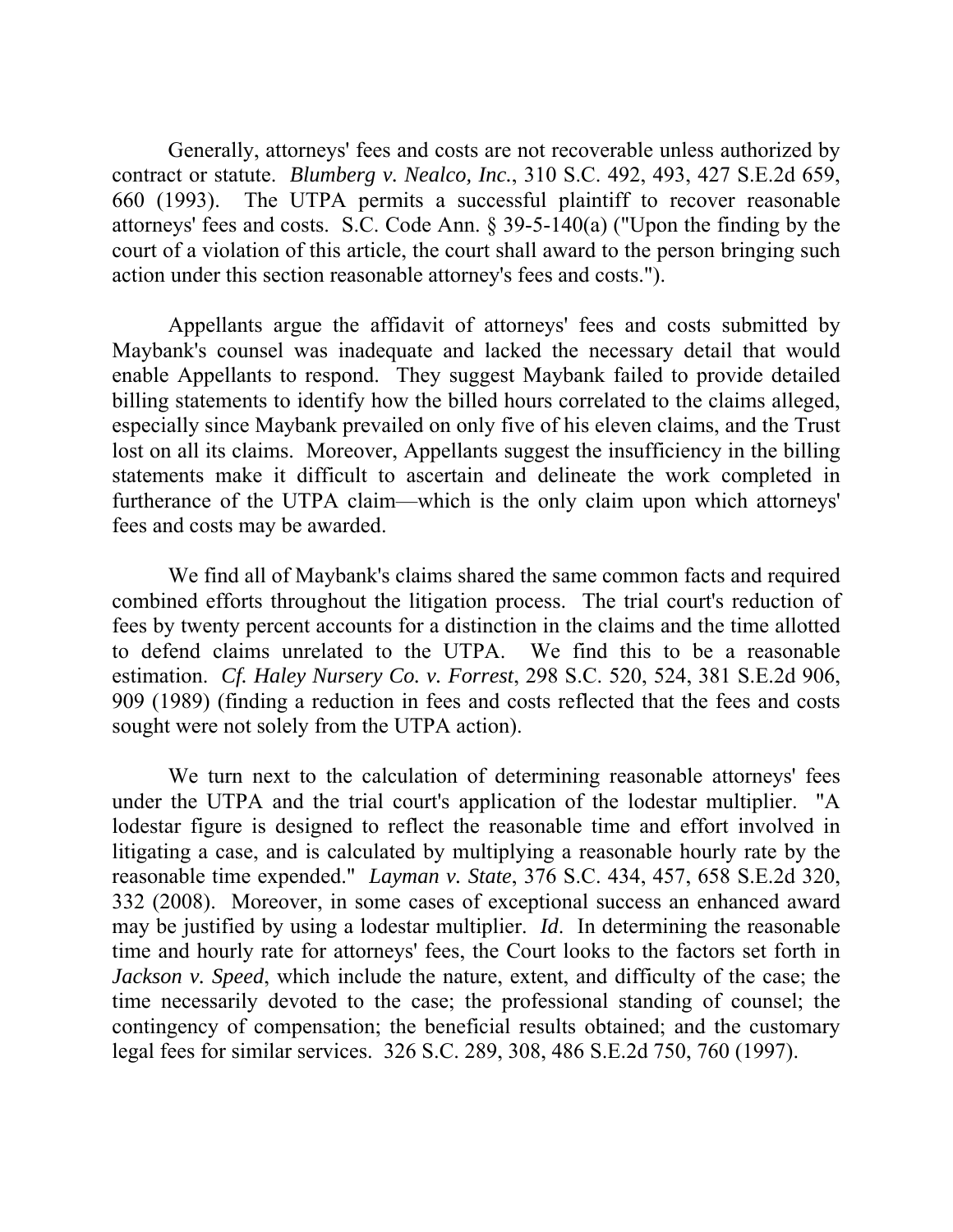judge who tried this case was involved in this matter from the time the federal Here, the trial court's order awarding \$2,654,295 in attorneys' fees based on the lodestar multiplier is detailed and contains a thorough discussion of the *Jackson* factors used to determine reasonable attorneys' fees. This matter was heavily litigated for several years, involved thirty-two depositions, and produced more than 60,000 pages of documentation. Moreover, there were numerous motions filed by Appellants, including ten separate motions for summary judgment and seven motions *in limine*. This case took a tremendous amount of time and effort by experienced counsel, which garnered beneficial results for Maybank on five causes of action. We find the trial court's finding of the base attorney fee award of \$1,769,530 was proper, along with applying the 1.5 multiplier to reach \$2,654,295. Moreover, we agree with the trial court that Maybank achieved a successful result in this very complex case. Finally, the excellent business court court remanded the case through the post-trial motions, a period of twenty-one months. Thus, we find the judge acted within his discretion in awarding attorneys' fees and applying the lodestar multiplier.

 entering judgment. *Id*. at 319, 422 S.E.2d at 132. The statute at issue expressly provided for a limited list of recoverable fees, but not costs. *Id.*  The trial court also awarded \$245,011 in costs to Maybank. Appellants claim error in allowing Maybank to be awarded costs not specifically statutorily authorized, such as expert witness fees and unnecessary deposition expenses. Appellants contend a party "must be able to point to some statute which allows him [to recover specific costs]," which Maybank is unable to do. *See Oliver v. S.C. Dep't of Highways & Pub. Transp*., 309 S.C. 313, 318, 422 S.E.2d 128, 131 (1992). There, the plaintiff sought recovery of costs pursuant to section 15-37-40 of the South Carolina Code (2005), a general statute relating to the clerk of court

 39-5-140. The term "reasonable costs" is undefined. Nonetheless, this Court has the deposing party to pay a reasonable expert witness fee). We therefore believe However, this case is distinguishable from *Oliver* because the UTPA expressly allows for "reasonable costs" arising from litigation. S.C. Code Ann. § previously upheld the award of costs for expert witness fees based on reasonableness. *See Lewis v. Lewis*, 392 S.C. 381, 394, 709 S.E.2d 650, 656–57 (2011) (upholding the family court's award of expert witness fees in the amount of \$23,066.25); *Peirson v. Calhoun*, 308 S.C. 246, 255, 417 S.E.2d 604, 609 (Ct. App. 1992) (finding the trial court had authority under Rule  $26(b)(4)(C)$  to order costs arising from UTPA litigation should be treated in the same manner, and may include expert witness fees. *See Hale v. Basin Motor Co.*, 795 P.2d 1006, 1013 (N.M. 1990) (holding costs in unfair trade practice litigation should not be treated